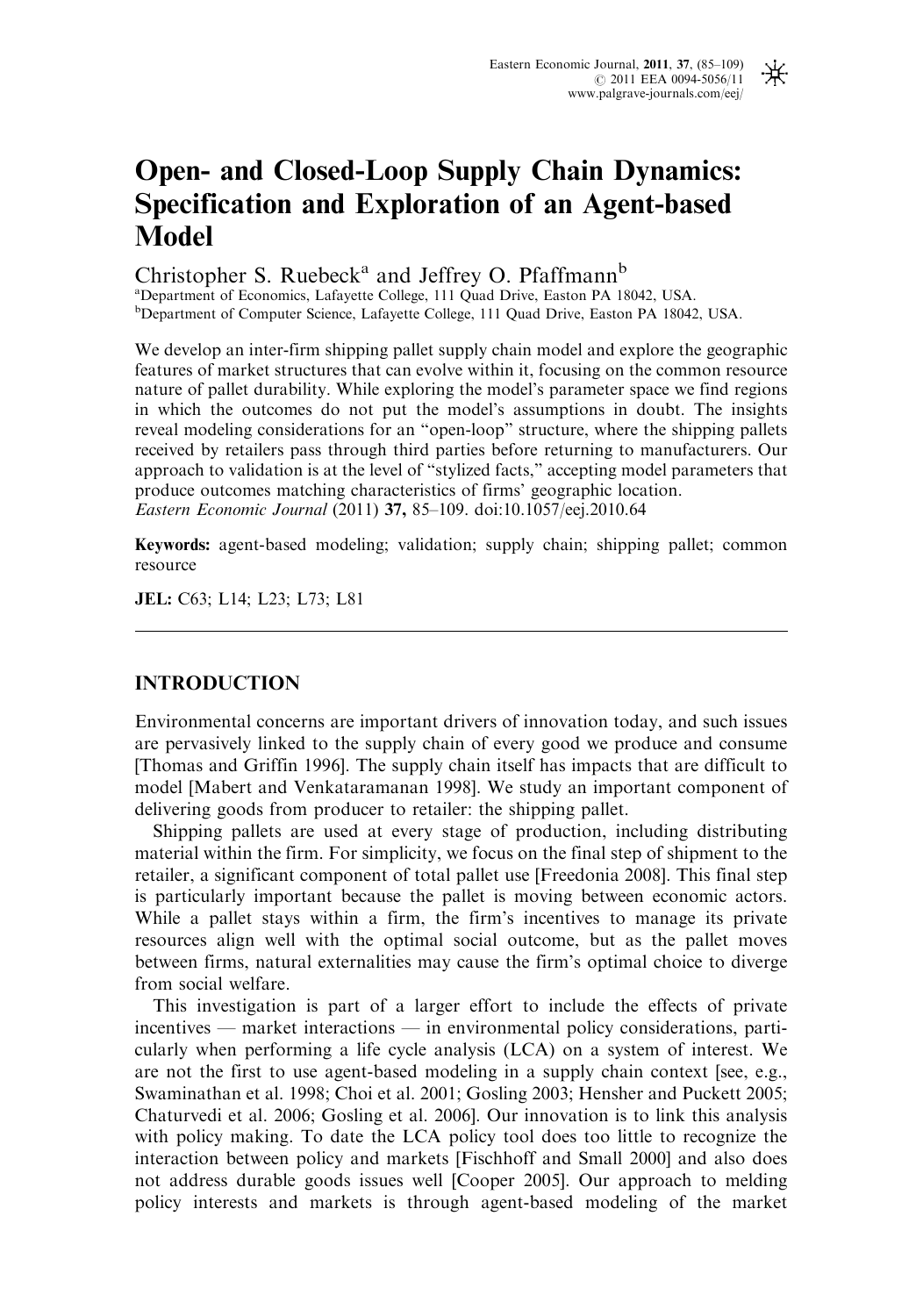

itself. This will allow the policy maker to observe and interact with the model as it demonstrates the consequences of changed market incentives.

In this paper we describe our model's structure and the results from validating at the level of a "stylized fact." In particular, we describe valid parameter ranges as those that reproduce the observed market behavior of repair firms' tendency to cluster near pallet users. This validation method is necessary when data on participant behavior is difficult to attain, and recognizes that any market model must be an abstraction of the true system's complex details. We can thus incorporate both market parameters that we have observed and abstractions of the market structure that keep the model tractable.

Our model thus abstracts significantly from reality, maintaining an appropriate level of complexity for an initial investigation into a model of this type along with its method of validation. Validation methods for agent-based modeling are in their infancy, and models currently developed often use agents of very few types [Franke 2009; Lux 2009]. We discuss the additional complexity that can be modeled with later efforts in a section below on "the big picture" and in our concluding section.

We next describe the market and its relationship to our model's structure, followed by our methodology and the experiments we have used to investigate the model's functionality, and we finish with a description of future work.

## BACKGROUND: THE MARKET FOR SHIPPING PALLETS

#### **Basics**

Our model focuses on the market for used shipping pallets so that we may explore the relationship between open-loop, closed-loop, mixed, and hybrid systems for managing the pallets in an inter-firm supply chain. The production of new pallets acts as a source to this system, and pallet disposal by landfill or mulching acts as a sink. We further constrain the focus of the model to wood pallets, for multiple reasons. The most obvious is that wood pallets were 80 percent of new pallets in 2007 and are predicted to continue to be the "vast majority" of pallets in the future [Freedonia 2008]. For our effort, though, the most important reason to focus on wood pallets is that this pallet type is both more amenable to repair and less durable than other pallet types. Additionally, and related to both of those reasons, other types of pallets are primarily found in closed-loop relationships, while wood pallets are found in all supply chain relationships. Thus understanding the inter-firm movement of wood pallets is important for understanding the environmental effect of shipping pallets in general.

As part of shipping goods downstream towards the consumer, a purely closedloop system returns the pallets directly to the source of the goods that were shipped on the pallets; the pallets do not leave the boundaries of a single producer. Purely closed-loop systems are rarely found outside vertically integrated firms, but there are often relationships across firm boundaries that are nearly closed-loop because of their long-term nature. The US Post Office and its graphics and printing customers have such a relationship, in which pallet ownership remains with the USPS. In a purely open-loop system, the upstream (producing) and downstream (retailing) entities are not only no longer part of the same firm, but relationships between the upstream and downstream entities are also more fluid, and third parties manage the pallets' return upstream. A large fraction of pallets in the inter-firm supply chain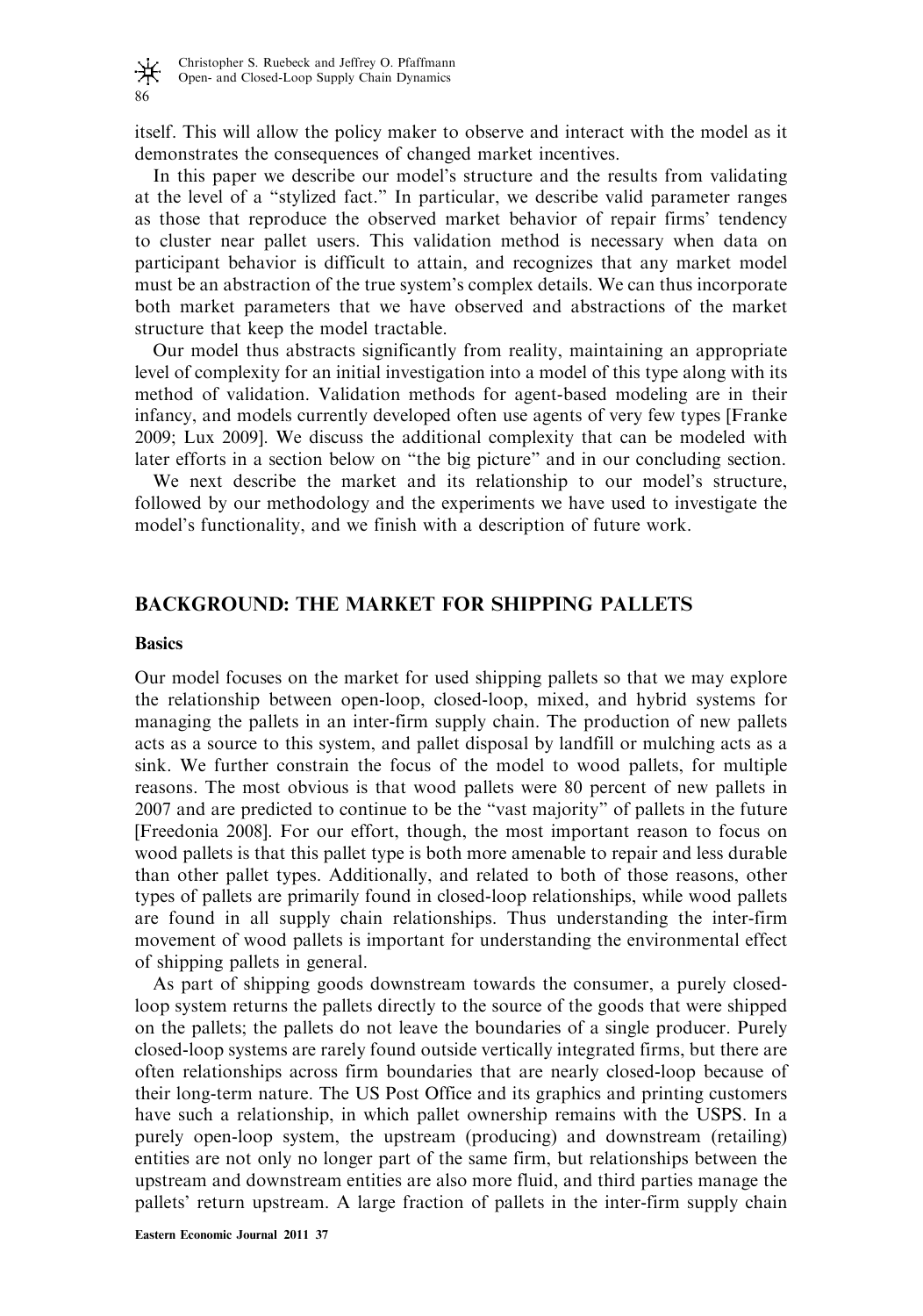

are part of these open-loop "systems," reflecting the decentralized nature of a free market economy.

Both mixed and hybrid forms of open- and closed-loop systems also exist. In a mixed form, the producer that has integrated forward into retail may receive products from outside sources at its retail locations, and it may also have franchisee retail locations. Thus both producer and retailer pallet users may send and receive pallets through both closed-loop and open-loop systems. Even if not under common ownership, a producer and a retailer may contract to have pallets returned directly to the producers, but these contracts may not exist with all the entities with which either side does business.

Hybrid forms of pallet management come in several varieties. Cooperatives can be formed by geographically localized retailers that receive shipments from a common set of producers, decreasing costs for both groups. As warehouse outsourcing has grown over the past decade, so have pallet-management companies, the largest of which is CHEP. These firms have actual ownership of the pallets, reinforced by legal findings [Brindley 2009]. Although a significant part of the market and growing, these companies are still small in comparison to the entire market. Our model does not yet represent these managed solutions, instead focusing on the decentralized form, and flexibly designed so that we may add the additional layer in the future.

## Contribution to a "common resource"

Standard-size multi-use pallets are thus most often an example of a common-resource good when they are in an open-loop system because they are rival but not excludable. Pallets used by manufacturers are rival because using them to ship a good decreases the benefit that anyone else can receive when using the pallet for future shipping. Yet once the pallet is shipped to a retailer, with no contract to enforce its return to the manufacturer, the further use of that pallet is nonexcludable. On the other hand, specialized pallets, as well as any pallet used in a closed-loop system or owned by a pallet management company, can be cast as private goods because the implicit or explicit contracts between the entities described above make the future use of the pallets excludable as well as rival [Coase 1960]. We discuss these pallet management companies further below.

We can thus cast the manufacturer's pallet purchase decision as a contribution to a common resource when in an open-loop relationship. The new pallet itself is not a common resource; rather, future uses of the pallet are the common resource. So more precisely, the choice of pallet durability is the common resource problem. Thus our investigation is one of economics and policy rather than simply supply chain analysis.

#### The bigger picture

To give context to our focus on open- and closed-loop structures in used pallet market, we now describe a more complex "hybrid" situation, one not yet part of the model. This example reflects the large range of firm sizes for each firm type — pallet manufacturer, pallet repairer, and pallet pooler — and the large number of firms that perform more than one of these functions. Figure 1 captures both the simple models and the more complex models. The focus outside this section is on the smaller, local repairers that can enter and exit the market easily and frequently. This richer set of examples we present now highlights the incentives that all market participants face.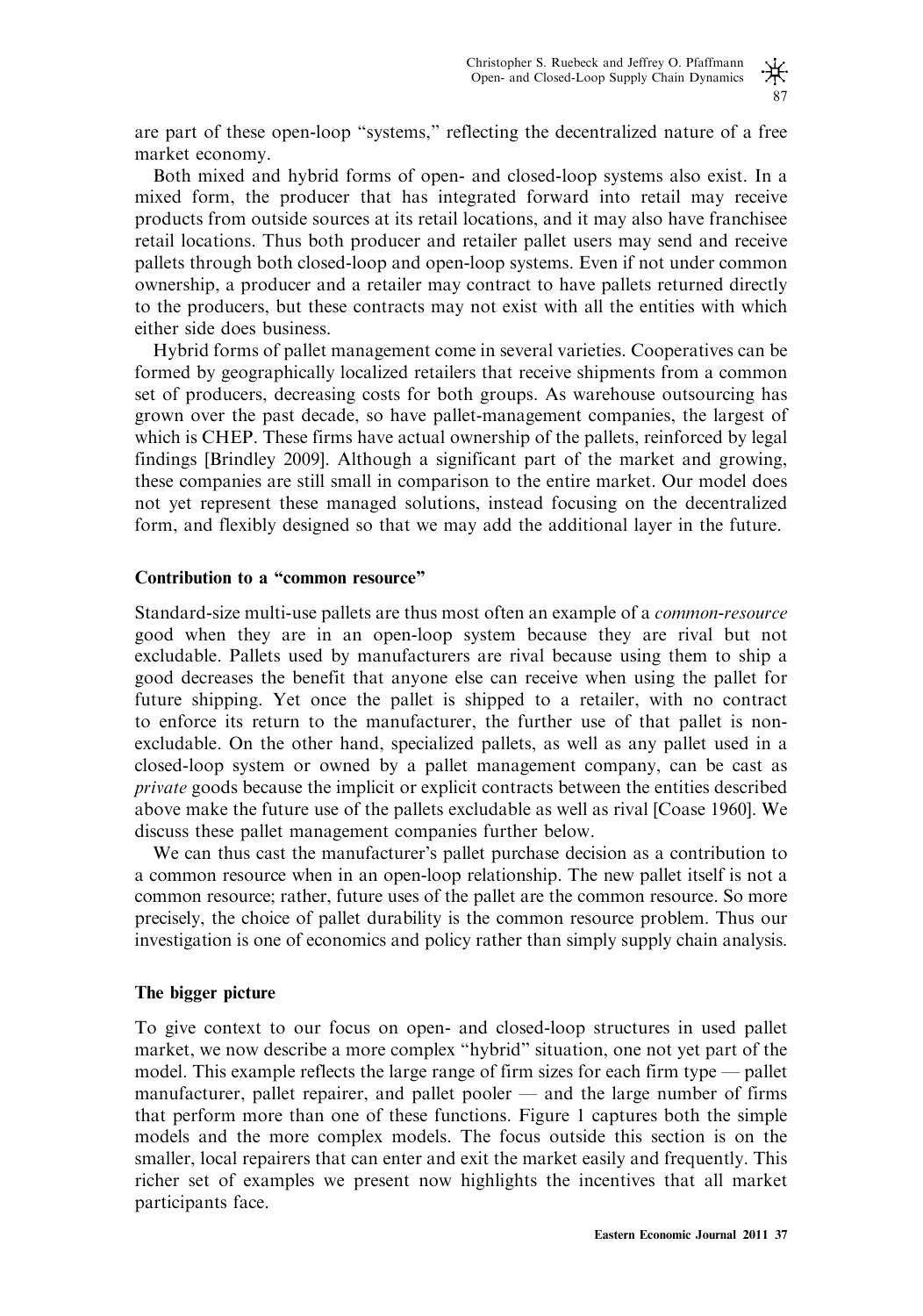

Figure 1. The relationships in our model, including additional end-of-cycle behavior not yet modeled.

Some firms produce a specialized pallet for a particular industry or a particular manufacturer and take on every stage in the pallet's life: assembly, delivery to the upstream firm, pickup from the downstream firm, repair, and return to the upstream firm. Transportation may be subcontracted. For example, label on the pallets with a phone number may specify that the pallets will be picked up by the pallet firm (or its subcontracted hauler) within a maximum number of days after calling in for removal, and within an additional number of days the pallet firm is contractually bound to return the pallets, repaired if necessary, back to the upstream manufacturer for future goods deliveries downstream. This turnaround time is on the order of a week.

We can learn about the incentives in the supply chain of *standard-size* pallets by thinking about each step of the specialized pallet's supply chain. The incentives are obvious at each end of the cycle: the upstream goods firm needs pallets and the pallet firm needs to sell them. It is in the middle of the loop that incentives are most important and where aligning those incentives may be difficult.

First consider a downstream goods firm, a retailer (although either the upstream or downstream firm may be an intermediate goods producer). The retailer's warehouse area can be efficiently cleared by calling the phone number on the pallets; this becomes part of the retailer's routine. On the one hand, if that phone number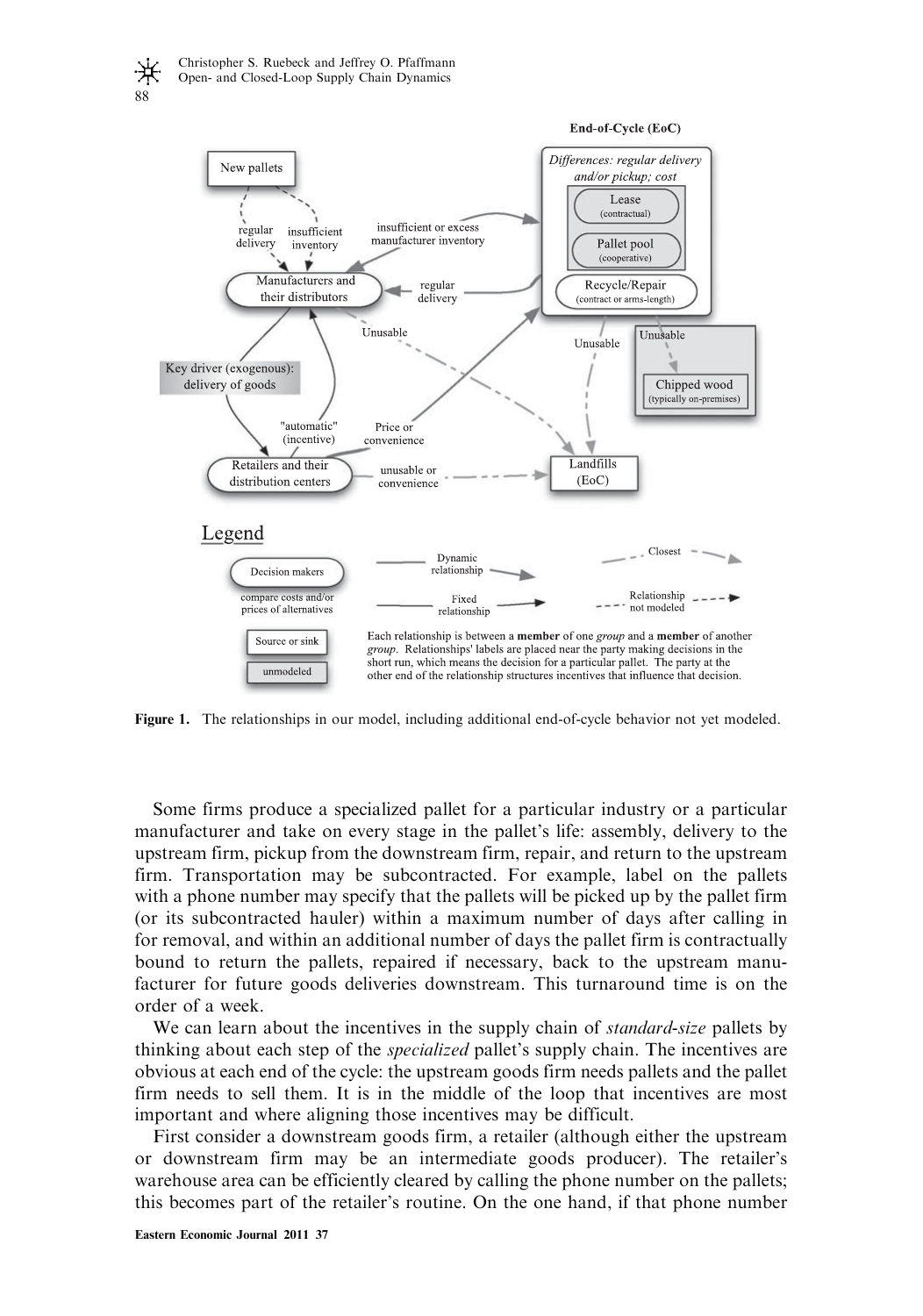were not available then the retailer would have to arrange for clearing its loading area of the specialized pallets that have little use to other upstream goods firms. In addition, the contract that the retailer enters to receive the goods includes a penalty if the phone number on the pallets is not called.

Return now to the upstream goods manufacturer: What is its incentive to create such a contract, one that can include many downstream firms and does not need frequent enforcement? The contract is in this manufacturer's interest if it leads to a lower effective pallet cost.

Finally we come to the pallet firm that has established itself in a market niche with a differentiated product, an effective strategy if it is too expensive for a second pallet firm to enter. This differentiated product is the key driver in such a hybrid structure, a mix of the open- and closed-loop structures.

Specialized pallets are about half the market, and standard-sized "grocery store"  $48" \times 40"$  pallets make up most of the other half. Thus there are many firms working with standard-size pallets. The firms following the hybrid form may instead outsource their "pallet services" to pallet management firms, for either standard-size or specialized pallets. The data [Freedonia 2008] tell us that these outsourced operations have become increasingly viable over the past 20 years and are expected to continue in the future. The most well-known firm that provides pallet services is CHEP, taking the hybrid approach further still: this and other third-party firms own the pallets. Although they are big, CHEP only comprises a little more than 10 percent of the pallet management market. We will discuss these firms again when we consider agent interactions in our model.

Although outsourced pallet management is an important component of the industry, much of the market and its environmental impact remains in the more de-centralized repair firms' hands. For the remainder of the paper, we only consider standard-sized pallets and small firms that can easily enter and exit the market.

## BACKGROUND: ABSTRACTION AND METHODS

Our investigation focuses on three aspects: market reactions embodied in the model, policy alternatives specifying different parameter settings, and computational exploration of parameter ranges that are feasible within the given policy alternatives. The computational explorations provide an automated mechanism for examining the interplay between embodied market reactions and parameterized policy alternatives.

One challenge with using agent-based modeling to simulate markets is finding the correct validation level: at one level agents can have a high fidelity to the actual decision-making process, while at a different level, decisions are represented more abstractly [Miller and Page 2007; North and Macal 2007]. An intuitive argument is to interview participants to develop a well-established decision-making process, such as has been done in wholesale electric power markets [Koesrindartoto et al. 2005; Macal and North 2005] and labor markets [Chaturvedi et al. 2005], but the literature indicates that this approach can be problematic in general context. Only when the rules by which decision makers operate may be clearly defined can we know what questions to ask the decision makers and in turn they know what kinds of answers we expect. This approach thus has two faults: limiting the system to a set of answers suggests that the market is perfectly understood, and decision maker interactions in most markets are not nearly so well-delineated as they may be in electric power.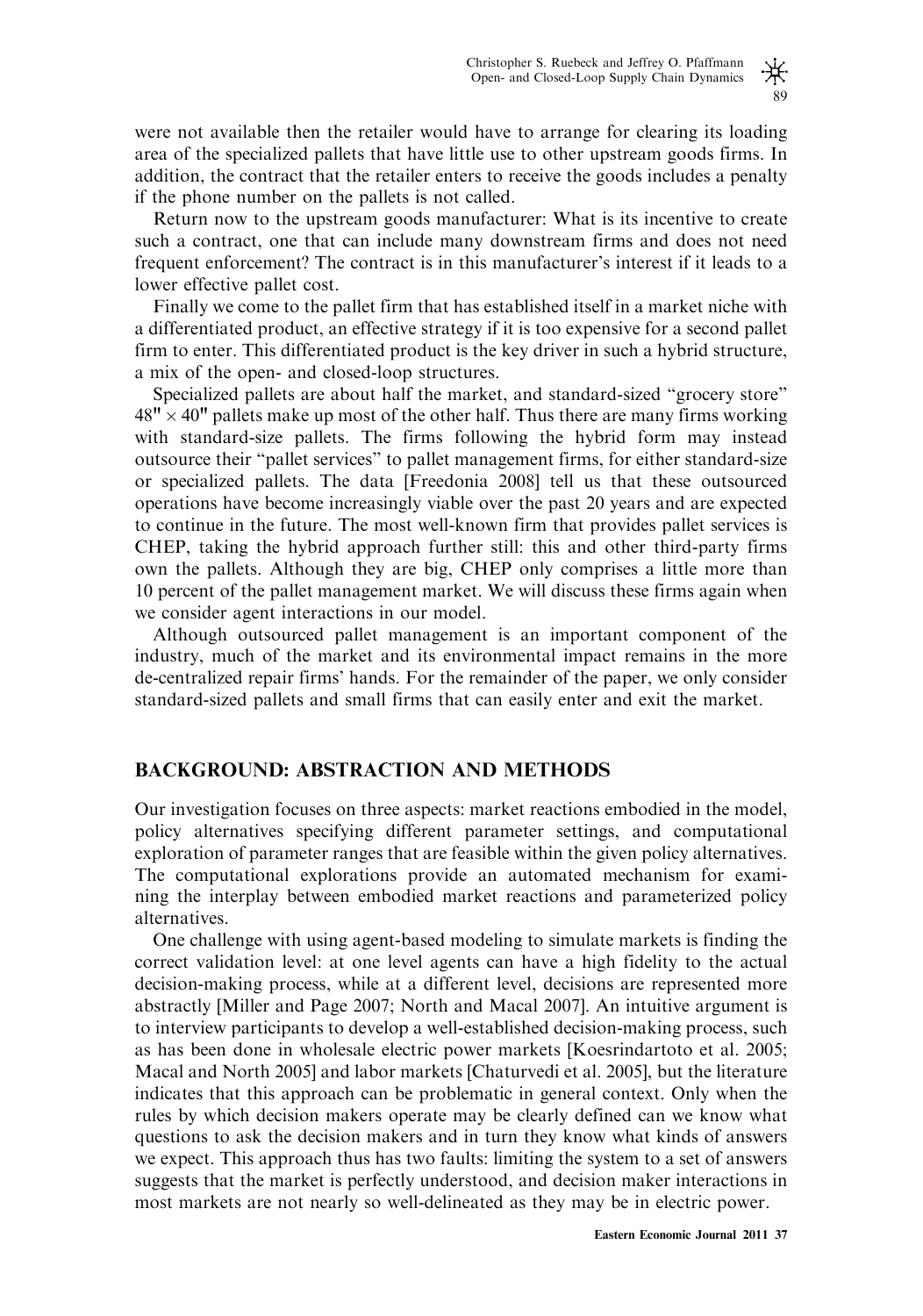Our model focuses on the abstract representation of the inter-firm supply chain with the goal of enabling a user to gain insights while exploring possible scenarios. Thus, the model has many parameters to manipulate, but seeks to provide a balance between parameter-complexity and the ability to describe the market flexibly. To help the user explore the model, a set of automated tools can illuminate where a concept may have been missed. Inspiring this approach is Miller's [1998] technique: a model without surprises is a model that cannot be "broken" is also a model that has little meaning.

 $\ldots$  these [automated] searches are a means by which to uncover potential weaknesses in the model's formulation and identify key assumptions. With this information, the model can either be refined or, if it is felt to be sound, additional effort can be focused on better estimating and understanding the behavior of the key assumptions. Note that the inability to "break" a model in this way does not guarantee its quality. For example, models that are completely insensitive to their parameters can obviously not be broken in the above manner — yet, such models are also not likely to be of much value. The tradeoff between the brittleness in a model and its responsiveness to parameters will always need to be carefully considered.

We return to a discussion of this approach after describing the model and our experiments. Next we turn to a detailed description of the model: agent description, agent interactions, and experiments confirming some ranges of desired model behaviors. Appendix A lists the main loop of code.

## THE MODEL

To abstract from the market to our model, we conceive of two types of agents: those that use pallets and those that process the pallets at the end of a shipping cycle. In a closed-loop system the two are part of the same firm, but in an open-loop system they are separate. Figure 1 still applies to this description.

The pallet users in our model are goods manufacturers and goods retailers. Manufacturers make more decisions than retailers: they bring new pallets into the system, they can hold pallet inventory across periods, and they buy used pallets from repairers. Both of these users send pallets to "end-of-cycle" firms, the repair firms, and landfills.

Repair firms are the focus of our model; they are the firms that return the pallets to manufacturers in open-loop situations. Landfills are end-of-cycle firms, but would be better labeled end-of-life: they receive and dispose of pallets from manufacturers, retailers, and repairers.

The model has short run, medium run, and long run timeframes. In the short run (a single period or "tick"), pallet users make decisions to buy or sell, and whom to buy from or sell to. In the medium run (on the order of tens of ticks), repair firms consider exit, and new repair firms enter. Repair firms' entry and exit are the evolutionary pressures in our model. In the long run (on the order of hundreds of ticks) we can observe the model's properties. In particular, for this paper: How do the differences between goods manufacturers' decisions and retailers' decisions affect the differential survival of repair firms near the two types of pallet users?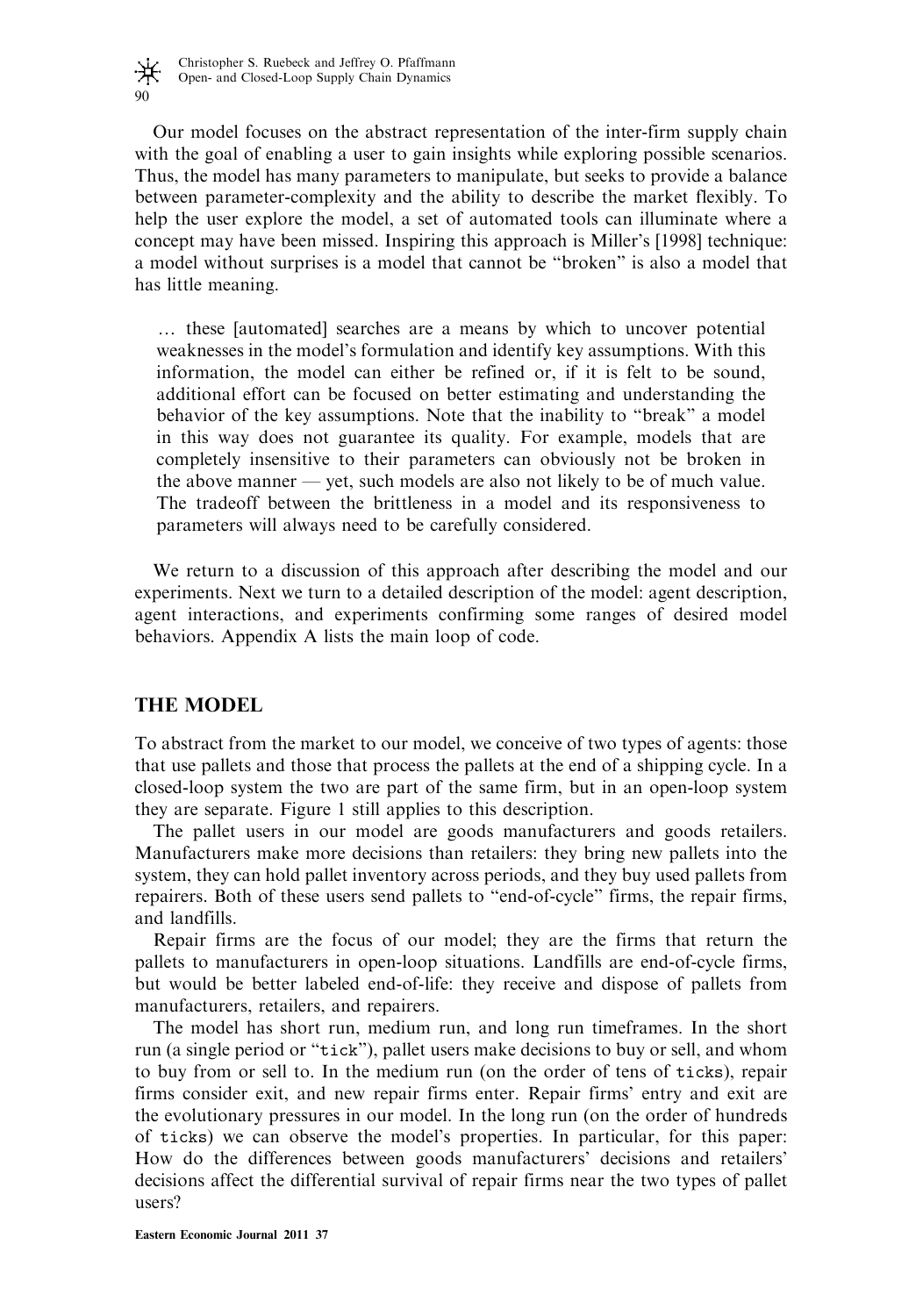The simulation itself can be run with or without a graphical interface. The mode with a graphical interface active is for a single user to explore parameter configurations. The mode without the graphical interface is used for automated search of the parameter space by a specified algorithm. The following descriptions of the global variables, agent variables, and interactions between agent types focus on the graphical interface, but much of this information also translates into the non-graphical operating mode.

#### Parameter specification

The discussion below groups the model parameters and controls into these categories:

- simulation controls (Figure 3);
- agent population organization (Figure 4);
- agent behavior dynamics (Figures 5 and 6); and
- pallet dynamics (Figures 7 and 8).

Figure 2 first shows the interactive mode as a whole. The dark (green) elements define global variables' values and the light (tan) elements display values that are



Figure 2. The model in interactive mode, showing the various controls.

|  | setup<br>go |      | lab-tog | reseed        | network-seed | run-seed                            |  |
|--|-------------|------|---------|---------------|--------------|-------------------------------------|--|
|  |             | step |         | none (static) |              | $-622203391810243$ 6632637213156732 |  |
|  |             |      |         |               |              |                                     |  |

Figure 3. Simulation controls.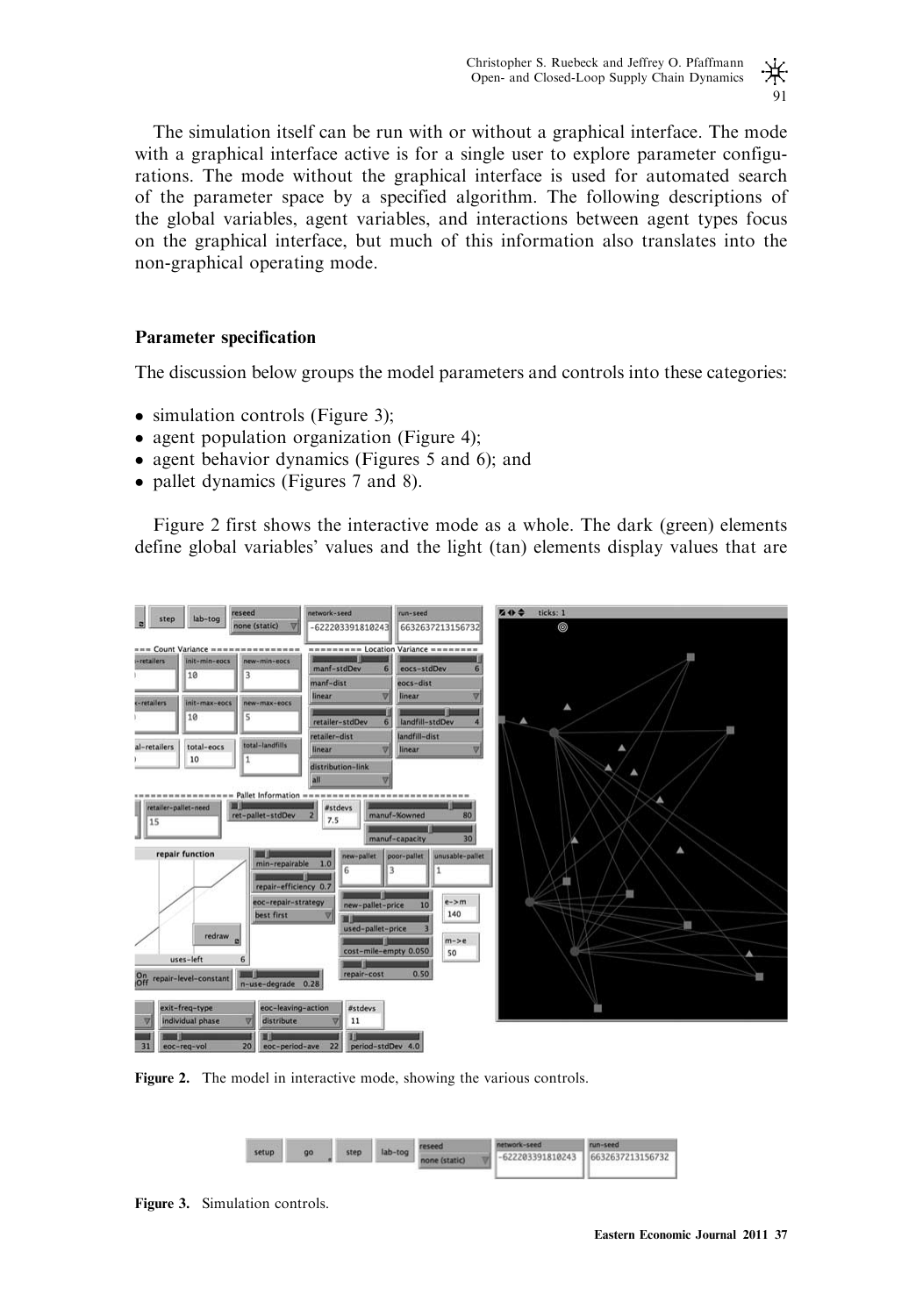| min-manf   | min-retailers   | init-min-eocs | new-min-eocs    |                   |   |                 |  |
|------------|-----------------|---------------|-----------------|-------------------|---|-----------------|--|
| 3          | 10              | 10            |                 | manf-stdDev       | 6 | eocs-stdDev     |  |
|            |                 |               |                 | manf-dist         |   | eocs-dist       |  |
| max-manf   | max-retailers   | init-max-eocs | new-max-eocs    | linear            |   | linear          |  |
|            | 10              | 10            | 5               | retailer-stdDev   |   | landfill-stdDev |  |
|            |                 |               | total-landfills | retailer-dist     |   | landfill-dist   |  |
| manf-count | total-retailers | total-eocs    | ı               | linear            |   | linear          |  |
|            | 10              | 10            |                 | distribution-link |   |                 |  |
|            |                 |               |                 | all               |   |                 |  |

Figure 4. Agent population parameters.

| new-pallet-restock | retailer-pallet-need |                   | #stdevs |                |    |
|--------------------|----------------------|-------------------|---------|----------------|----|
|                    | 54E<br>22            | ret-pallet-stdDev | 7.5     | manuf-%owned   |    |
|                    |                      |                   |         | manuf-capacity | 30 |

Figure 5. Agent behavior dynamics: pallet needs.

| entry-cycle-type | exit-freq-type   | eoc-leaving-action | #stdevs                 |
|------------------|------------------|--------------------|-------------------------|
| dynamic          | individual phase | distribute         |                         |
|                  |                  |                    |                         |
| eoc-capacity     | 31 eoc-req-vol   | 20 eoc-period-ave  | 22 period-stdDev<br>4.0 |

Figure 6. Agent behavior dynamics: repair firms' entry and exit.

| new-pallet        | poor-pallet | unusable-pallet |
|-------------------|-------------|-----------------|
| 6                 | 3           | 1               |
|                   |             |                 |
|                   |             |                 |
| new-pallet-price  | 10          | $e$ ->m         |
|                   |             | 140             |
| used-pallet-price | 3           |                 |
|                   |             | $m->e$          |
| cost-mile-empty   | 0.050       | 50              |
|                   |             |                 |
| repair-cost       | 0.50        |                 |

Figure 7. Pallet dynamics: prices, costs, and classification.

calculated dynamically in the code. Each of the interface elements are described in subsets below.

The simulation controls shown in Figure 3 allow the model to be initialized (setup) with or without labels (lab-tog), run until paused (go), and run one time step (step). The model uses two different random seed values to separate the initial spatial configuration from the model's execution. This allows users to start with a common spatial configuration but different event sequences, or start with different spatial configurations for every run. Each run in the experiment results reported below is of a randomly chosen spatial configuration, using two different random numbers for each run.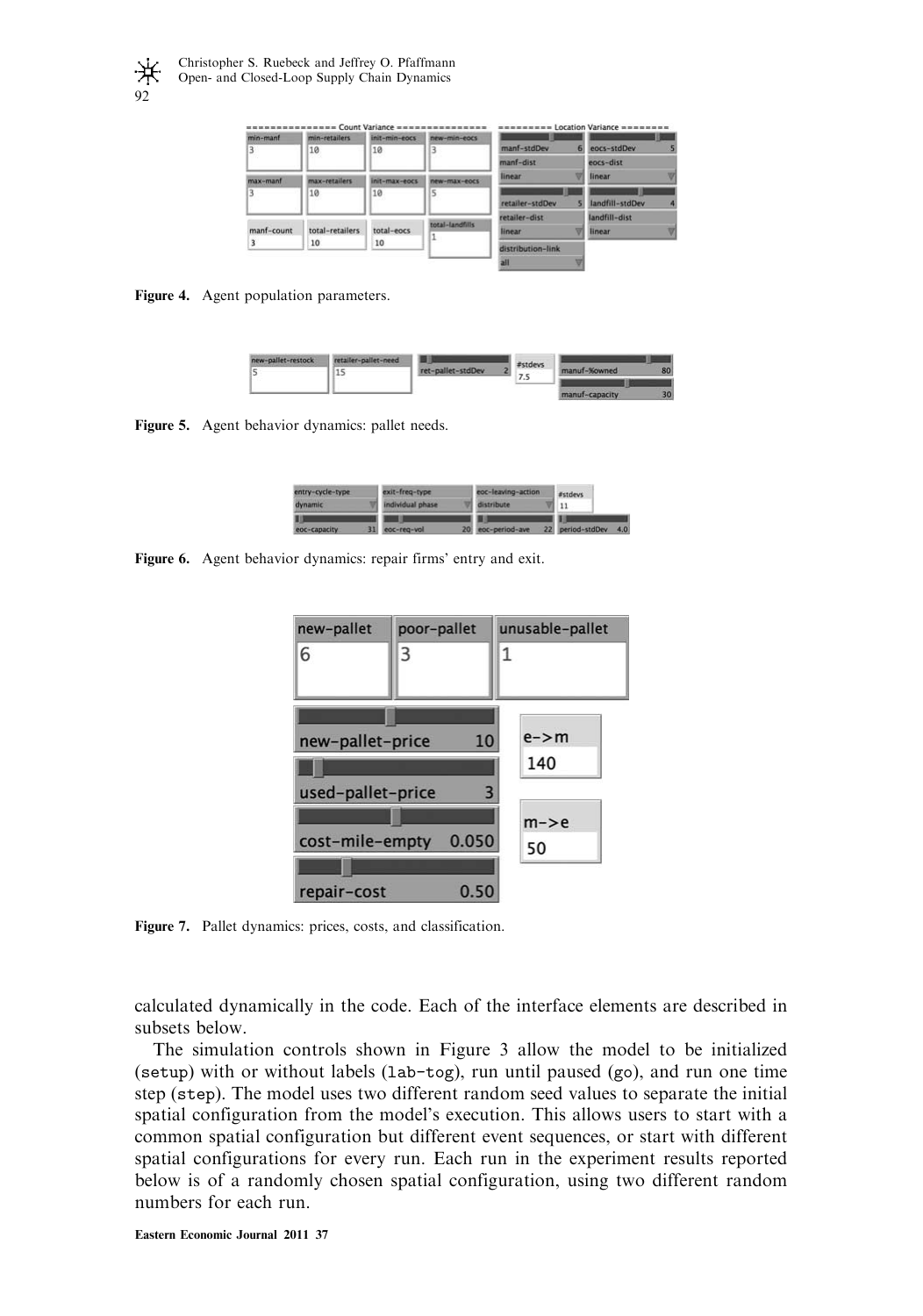

Figure 8. Pallet dynamics: degradation and repair.

Figure 4 contains the agent population variables that specify the supply chain infrastructure, the environment within which our agents operate. This environment consists of static pallet users (manufacturers and retailers) and landfills, whose locations and relationships are established when the model is initialized. The links from retailers can either be to all manufacturers or the closest one. The dynamic third-party repair firms (End-of-Cycle agents, or EoCs) do not have location specified here; they enter and leave the environment based on individual decisionmaking behavior.

When the simulation is initialized, the number of manufactures, manf-count, is chosen from a uniform distribution over the range [min-manf, max-manf]. Manufacturers can be either uniformly distributed in the space or normally distributed with mean at the world's center and manf-stdDev standard deviation. Initial numbers and locations of retailers (total-retailers), landfills (totallandfills), and repair firms (total-eocs) are determined in a similar fashion, with the added option that they may be clustered in a normal distribution around the manufacturers. The number of repair firms is generated initially from the range [init-min-eocs, init-max-eocs], and during model execution from the range [new-min-eocs, new-max-eocs]. The timing of EoC entry is described below. Finally, distribution-link specifies that retailers either be linked to (do business with) all manufacturers or just to the closest one.

One set of agent behavior dynamics, whose parameters are displayed in Figure 5, determines the scale of pallet needs between users and the users' contractual relationships. Manufacturers receive a restocking of new pallets each period; goods are shipped on these, on used pallets from inventory (up to manuf-capacity), and on any additional new pallets purchased to satisfy a stochastic need from retailers. The retailers' need is determined separately for each retailer-manufacturer link, as a random variable normally distributed about retailer-pallet-need with standard deviation ret-pallet-stdDev truncated at 0. Because the computational method for truncation becomes less efficient the closer the mean is to zero, we display that distance as #stdevs.

The other set of agent behavior dynamics describes the entry and exit of pallet repairers, with parameters shown in Figure 6. The number and spatial distribution of entering firms is controlled by parameters from Figure 4 above; the entry-cycle-type variable in Figure 6 determines whether entry occurs with a regular period of eoc-period-ave or at random intervals. Random intervals can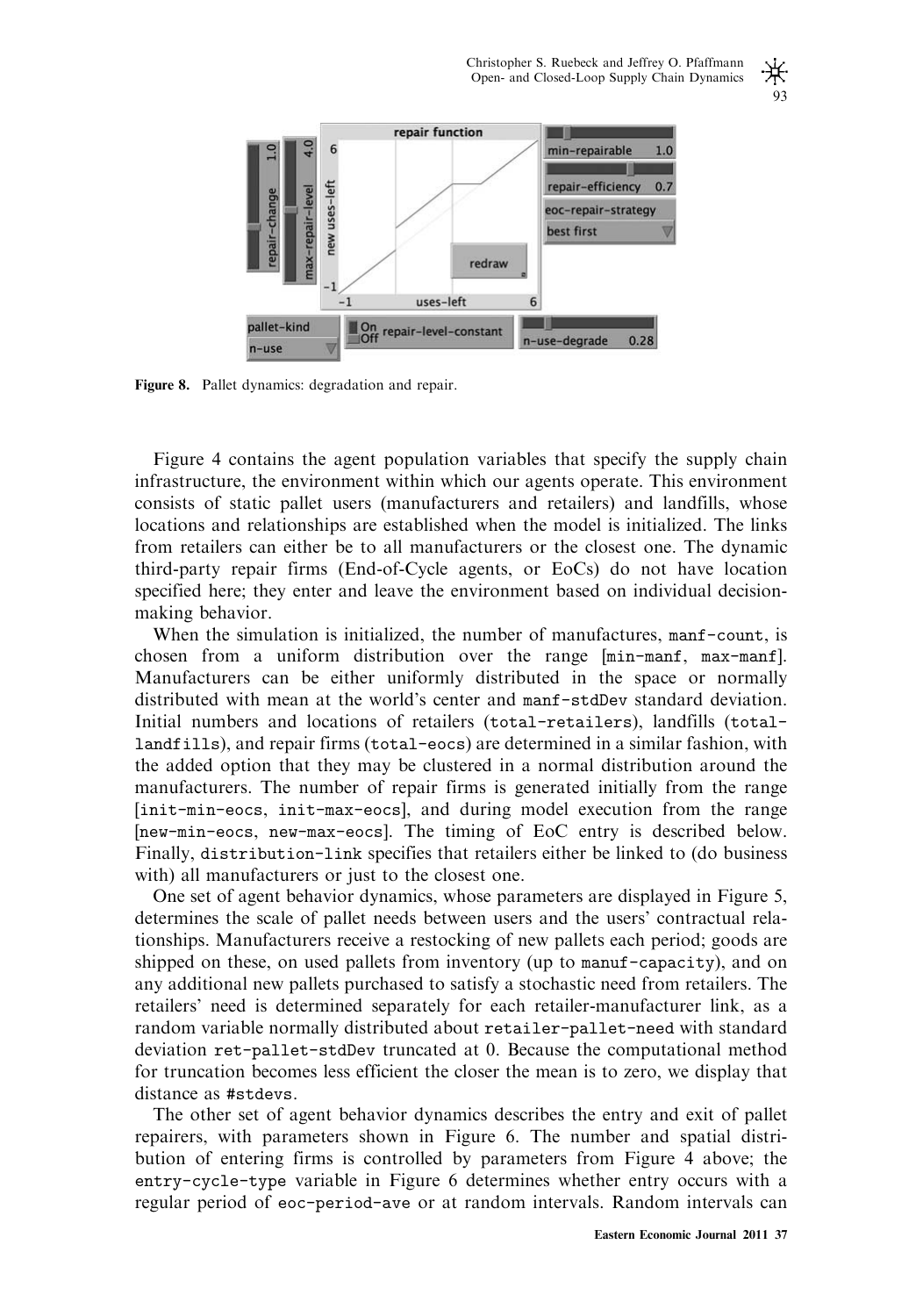

either be uniformly distributed with range [0, 2  $\times$  eoc-per<code>iod-ave]</code> or have normal distribution truncated at 0 (and #stdevs is displayed for the same reasons as in Figure 5).

The frequency with which repairers consider exit may be identical for every firm, or of two idiosyncratic types, chosen by exit-freq-type: differing medium-runs for each firm or a common medium run length that is shifted a random amount for each firm. The distribution of those idiosyncratic terms is determined by the values of the same parameters that describe exit. This timeframe (the "medium run") in Figure 6 is 22 ticks, as in the experiments reported below (see Appendix B).

The decision to leave is based on satisfying an average per-period breakeven quantity (eoc-req-vol). Because taking an average smooths over the medium run, the results of the experiments that we report below are also affected by the inventory of each repair firm (eoc-capacity). When a firm does exit, eoc-leaving-action specifies whether its inventory of pallets is sent directly to the landfill or distributed among other repairers during one additional medium-run time period.

There are two groups of pallet dynamics parameters. The first group, in Figure 7, specifies prices and costs and determines pallet classification during processing. Pallets are classified by new-pallet, poor-pallet, or unusable-pallet, based on the number of uses remaining (mimicking typical industry practice). These conditions affect manufacturers' and repairers' decisions on actions to take with their inventory of pallets. Manufacturers replenish their stock at price new-palletcost from an infinite source of pallets and at used-pallet-price from repairers. Both firms take into account transportation costs through cost-mile-empty, and repair firms also consider per-pallet repair-cost. Firms use these values to decide which actions are more profitable.

The two monitors depicted in Figure 7 display the maximum geographic limits in miles created by the price and cost parameters. From the perspective of manufacturers, " $e$ - $\geq$ m" is the maximum mileage to which manufacturers would go to buy used pallets instead of new pallets: (new-pallet-price  $-$  used-palletprice) / cost-mile-empty. From the perspective of repairers, " $m$ ->e" is the furthest distance a repair firm will travel to get pallets from the manufacturer:  $(used-pallet-price-repair-cost) / cost-mile-empty. We can abstract away$ from the party that actually moves the pallet — manufacturer, retailer, or some other contracted entity; what is important is the effect of the tradeoff on agents' decision making.

The second group of pallet dynamics parameters, in Figure 8, specify pallet degradation and repair. Currently there is only one type of pallet, built with an expected number of trips that it can be used before needing repair or sent to the landfill. After each use, a pallet's expected life has a fixed chance (high-degrade) of losing two trips instead of one from its useful life — for a variety of reasons, such as a heavy load or a bump during transit. When a repairer takes in used pallets, wood from some of them is used to fix the others, measured by repair-efficiency. The repair strategies a repairer may adopt (eoc-repair-strategy) mimic practices in the industry: either to repair the best first (leaving the worst pallets to be harvested for parts) or randomly choosing pallets to be harvested for parts.

The graphical display in Figure 8 summarizes the parameterization of the pallet repair function, with vertical lines at the poor and unusable pallet cutoffs. The lower and upper limits of possible repair are min-repairable and max-repairable. The repair-level-constant switch chooses whether the repair either brings all pallets to the same (constant) level or causes a fixed increase in the number of uses (the case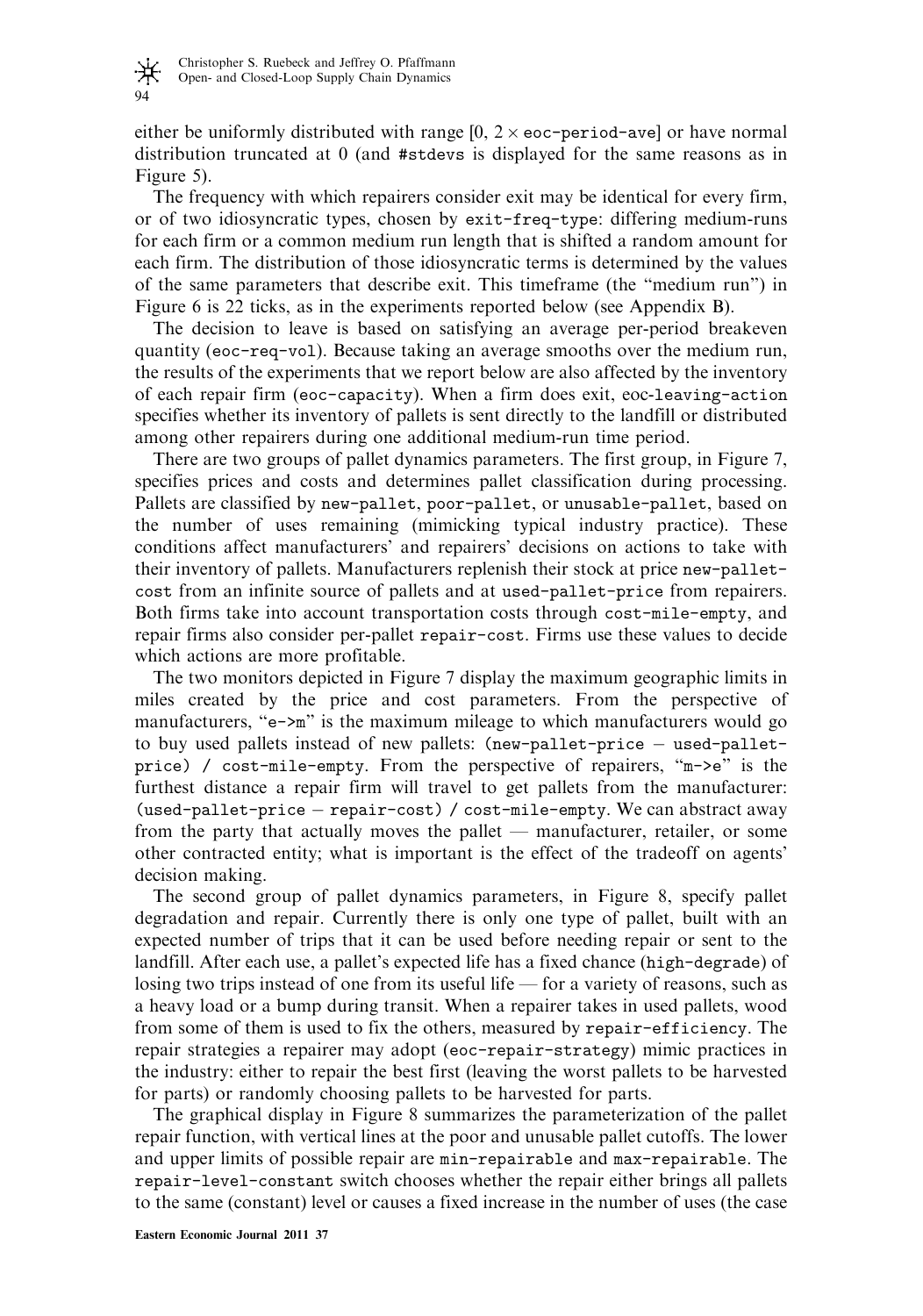shown in Figure 8); in the latter case, the fixed increase is given by repair-change. The redraw button allows the user to dynamically observe the repair function while its parameters are changed.

#### Agent specification

We now turn to a description of the agents in this inter-firm supply chain: pallets move goods among "users" (i.e., from manufacturers to retailers); they are returned either directly to manufacturers or indirectly through End-of-Cycle firms (pallet repairers); and they eventually exit the system in a landfill (another End-of-Cycle firm). Our abstraction of each agent type is influenced by the market's structure and our interest in investigating open-loop, closed-loop, mixed, and hybrid configurations of the inter-firm supply chain.

#### Manufacturer agent variables

|           | total-actual-pallet-need Pallets needed during the current period, determined stochastically during                                    |
|-----------|----------------------------------------------------------------------------------------------------------------------------------------|
| inventory | program execution for each retailer link.<br>The current set of pallets held by the manufacturer; can be maintained<br>across periods. |

Manufacturers are one of the two primary decision makers in the model, ordering new pallets and obtaining used pallets either returned directly from retailers or indirectly through other sources. The number of pallets that a manufacturer requires each period (tick) is the sum of its retailers' needs. Each retailer's pallet need is generated by an independently and identically distributed normal distribution censored at 0, as described above. After receiving a set percentage of pallets back from each retailer (presumably by contract, perhaps an informal one), each manufacturer also receives a scheduled set of new pallets that add to its existing inventory. If the resulting inventory does not meet current need, the manufacturer first purchases refurbished pallets from repair firms and then orders additional new pallets to satisfy its need.

## Retailer agent variables

inventory The current set of pallets held by the retailer. Its entire inventory is expunged each period by returning pallets to the manufacturer, sending them to end-ofcycle firm, or sending them to a landfill.

Retailers generate pallet need as described above with a separate realization of a truncated normal distribution for each link with a manufacturer. The retailers receive their requested number of pallets worth of goods, and those pallets are added to each retailer's inventory, this agent type's only variable.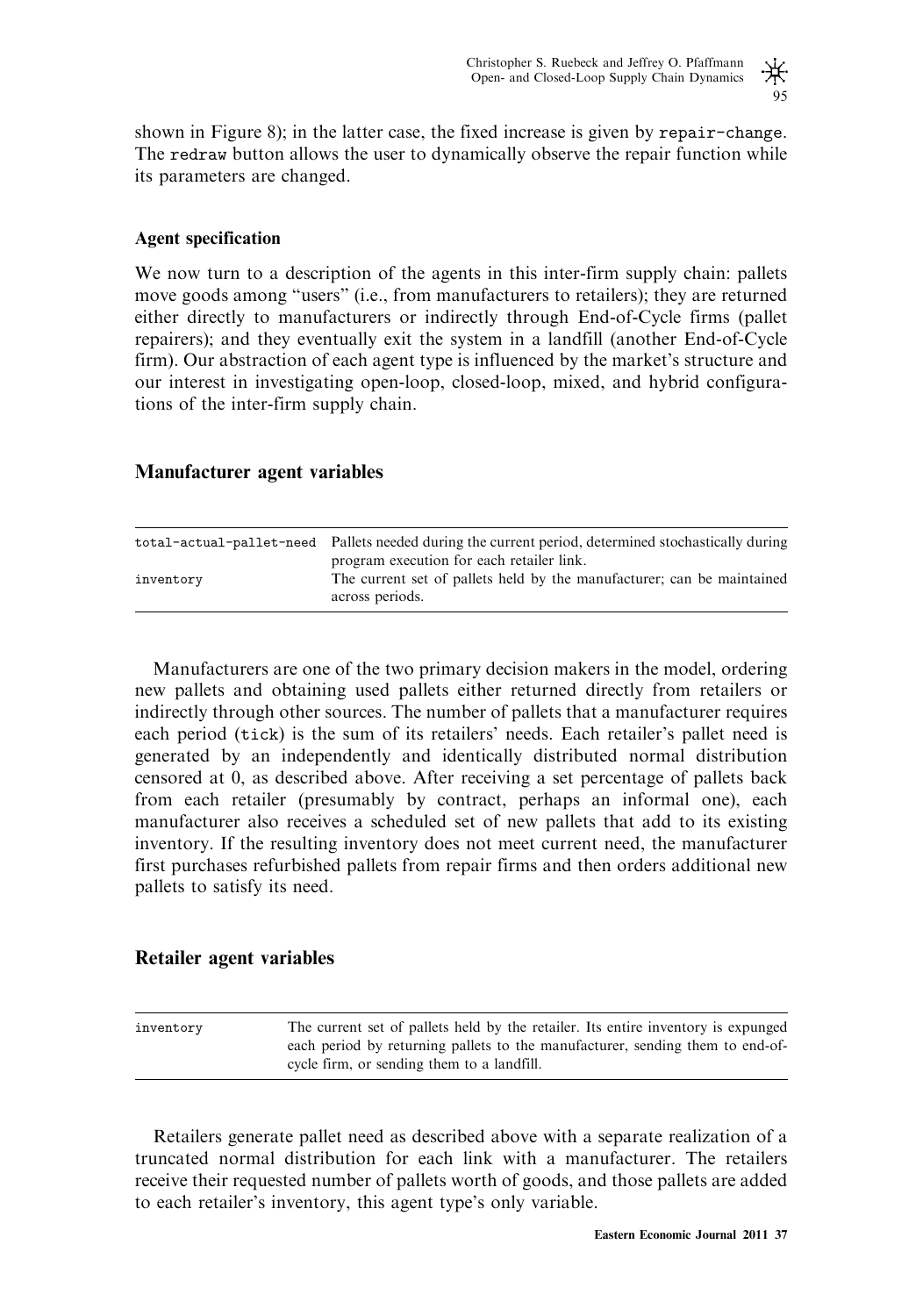

| inventory         | The current set of pallets held by this third-party repair agent; can be maintained<br>across periods.                 |
|-------------------|------------------------------------------------------------------------------------------------------------------------|
| pallets-shipped   | The total number of pallets sold to goods manufacturers since the firm last<br>considered exit.                        |
| Active            | Indicates that the firm is currently receiving pallets; otherwise, it is getting ready<br>to exit.                     |
| period-end        | The next time at which this firm will consider exit.                                                                   |
| evaluation-period | The time between each of this firm's exit decisions; only used if each firm has an<br>idiosyncratic medium run length. |
| market-entry      | The time this firm entered.                                                                                            |
| policy-type       | This firm's type of service.                                                                                           |

## End-of-cycle third-party repair agent variables

The third-party repair firm has more decision-making complexity than either of the previous agents, reflecting this agent's centrality in determining the model's outcomes. Third-party firms have inventory that is held across periods, and they track their aggregate pallets shipped to make medium-run exit decisions. To facilitate our tracking of outcomes, these agents also record when they first enter the market. Because repairers exit but may take time to rid themselves of their pallets, they also have a flag indicating whether they are actively accepting pallets or simply disposing of pallets before finally exiting.

This agent currently has a single policy, which is to rebuild all received pallets, removing only the unusable ones from the supply chain. In the future, other policies will be implemented. Including other end-of-cycle types will model hybrids of open- and closed-loop pallet usage. Thus we can model "cooperatives" where pallets are returned jointly by retailers in the same industry (e.g., liquor stores and local wineries) or the case where the third party actually owns the pallets (CHEP and smaller "pallet service" providers).

## Landfill agent variables

inventory The set of pallets to be removed from the supply chain this period.

Like retailers, landfills also hold a single inventory variable; at the end of the period their pallet inventory dies, representing either its sale as mulch or its addition to the landfill.

## Link agent variables

retailer-links-own The actual (stochastic) number of pallets needed by the retailer at one end of the link for shipping goods from the manufacturer at the other end of the link.

The retailer-link breed's single variable is also cleared out each period. It is the current pallet need for shipping from the manufacturer at one end of the link to the retailer at the other end. As explained above, the mean and standard deviation of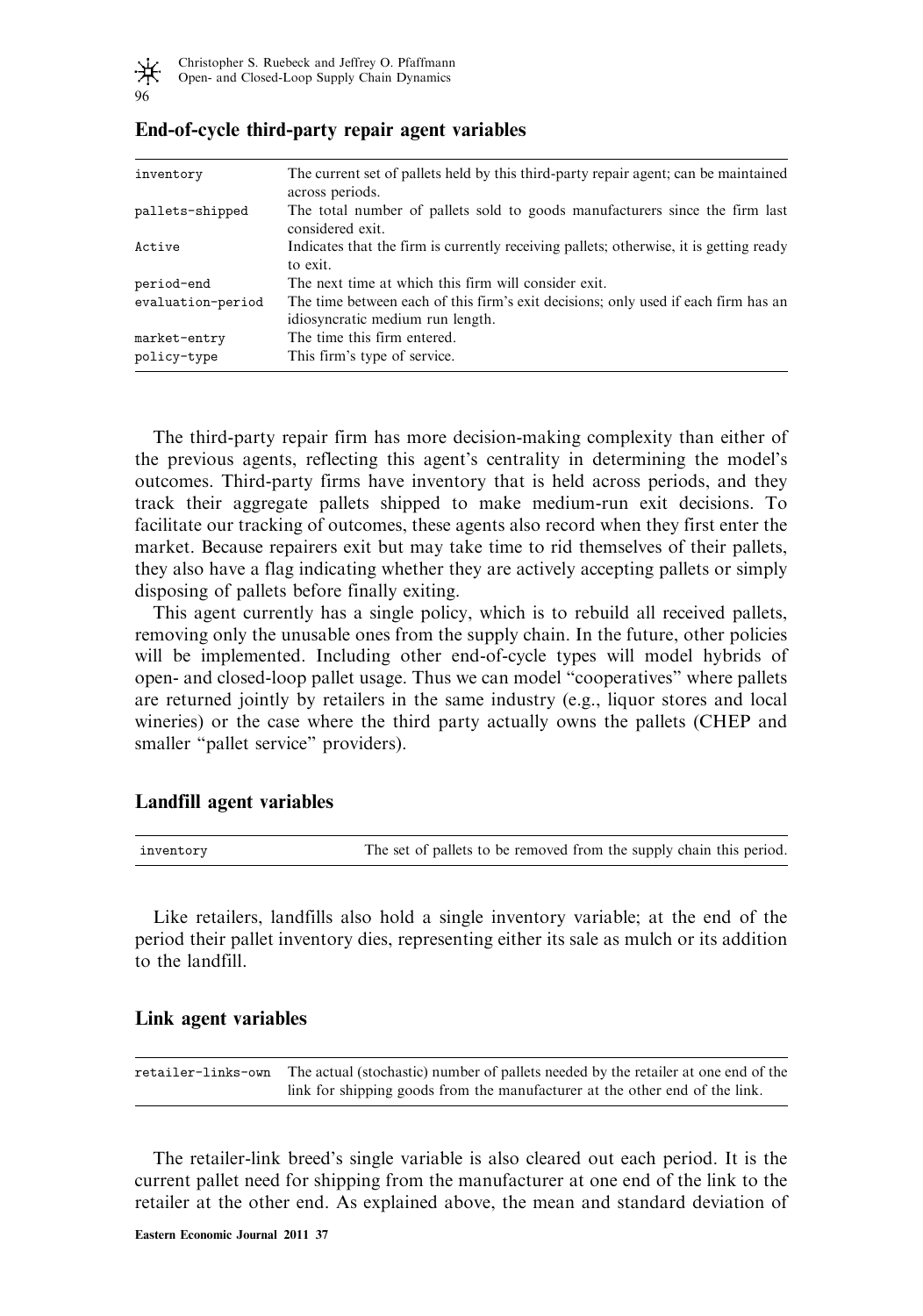the retailer-manufacturer links' pallet need are global variables, but the actual need is realized separately for each retailer-manufacturer link.

| kind          | Pallet type, currently only " <i>n</i> -use".                    |
|---------------|------------------------------------------------------------------|
| uses-left     | This pallet's remaining number of uses.                          |
| repair-cnt    | The number of times this pallet has been repaired.               |
| owner         | The manufacturer to whom the pallet will be returned, or nobody. |
| curr-location | The user or repair agent where the pallet is currently held.     |

## Pallet agent variables

Finally, the pallet breed has several variables that keep track of the pallet's condition, ownership (if anyone owns it), and location. Having a separate agent for each pallet is a design element that obviously affects the speed of our simulations, but modeling their deterioration directly (or at least considered as an average of a group of pallets) is appealing. There is an accepted practice of abstracting multiple entities into a single agent, even though that aggregated agent's decisions are designed with a single decision-maker in mind, thus scaling the system down to a reasonable load.

#### Agent interactions

Before discussing results, we pause to consider two aspects of player interaction in the model. First, the dynamics of relationship between repairers and nearby manufacturers and retailers; second, the paucity of decisions made by retailers.

As described above, manufacturers and retailers may send pallets to repairers if the repairer is close enough to justify that repairer picking up the pallet, and manufacturers may receive pallets from repairers if the cost including transportation is not too high. Each repairer, whether it is receiving or sending pallets, is able to fill or exhaust its capacity fully before the pallet user moves on to the next-closest repairer. This reflects lower transactions costs to the pallet user when dealing with fewer repairers, as well as lower transportation costs. It is possible for the user in our model to employ the services of several repairers if the user has more pallets than nearby repairers' capacities, or if there is a geographic clustering of users and/or repairers. In the former case the services are all used during the same period. In the latter case the services of different repairers may be employed by a user over different periods because users check with repairers (that are near enough) for available inventory in random order from period to period.

Because pallet users choose from repairers in random order, there can also be mixing of pallet repairers and pallet users from period to period. This is not unrealistic; the actual market does exhibit some of this volatility, particularly in the case of smaller-scale repairers and/or users. In addition, this feature of the model provides some smoothing in the viability of repair firms to compensate for the otherwise drastic drop-off that our model would have on repair firm profitability. In the actual marketplace, pallet users are likely to maintain a relationship with more than one pallet repairer by regularly sending pallets to both of them. Finally, this kind of behavior is more likely to occur in our model when there is a geographic clustering of users and repairers, just as would be true in the real market — where there is little cost difference between pallet repairers, allowing pallet users low-cost diversification.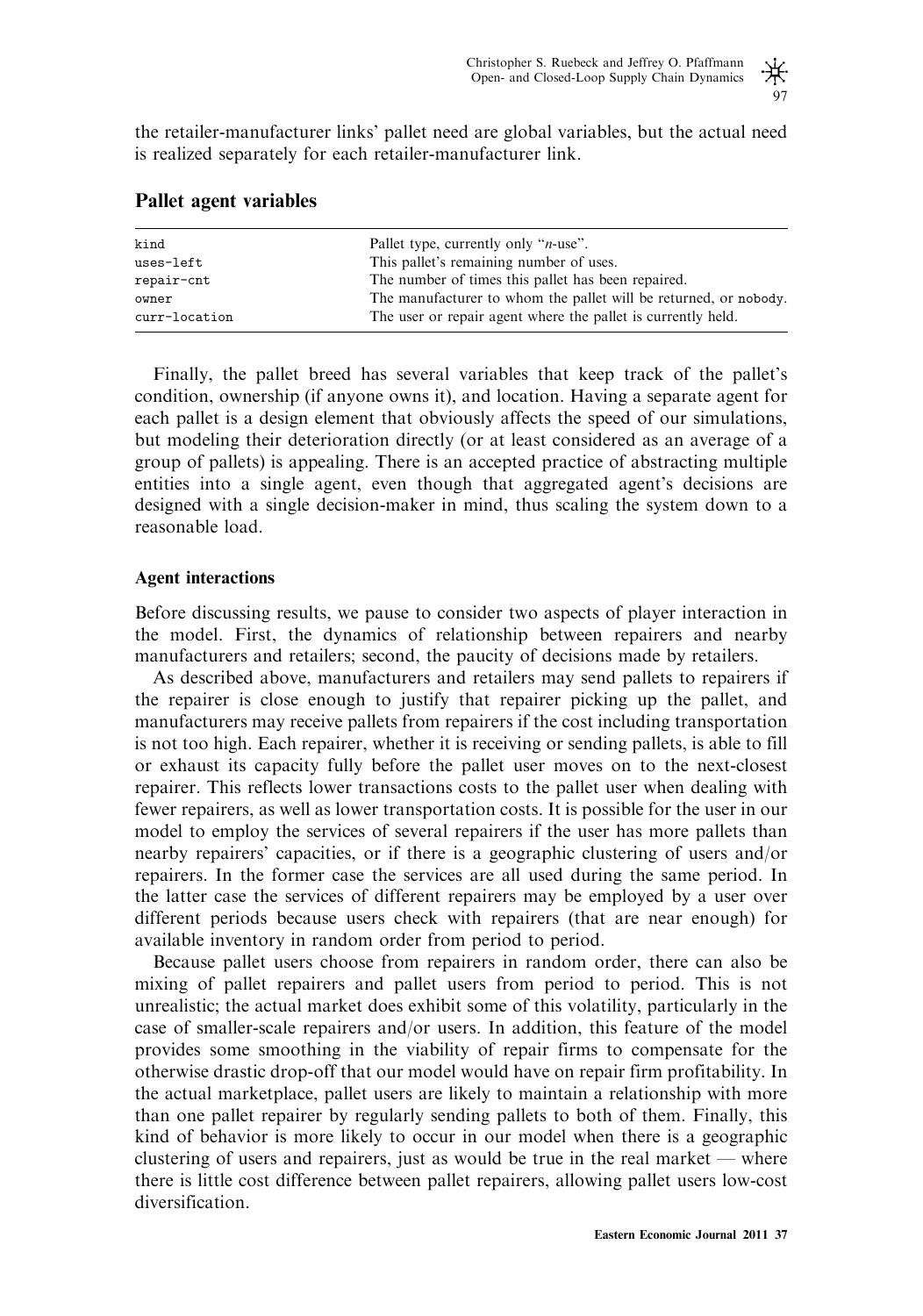₩.

As we also described above, there is a low degree of sophistication in the retailer agents. In the future, we could endow retailers with decision-making power that reflects an interest in retaining high-quality pallets for sale rather than automatically sending them back to the manufacturer. This would, on the face of it, seem to be the reason for open-loop systems to use lower-quality pallets: manufacturers cannot be sure that they will recoup their high-quality pallets, the source of the common resource problem described above.

Yet it is unlikely that retailers are the sources of this market inefficiency: they typically do not want to be distracted by finding another market for their pallets. Instead, when a retailer does not return pallets to their originating manufacturer it may be due to random factors — retailers do not have reason to care to whom each pallet is returned; they do not want to take the time to consider alternative destinations for their used pallets. Their motivation to get rid of the pallets is just to keep them from cluttering up floor space. This would explain existing ownership color-coding methods: pallets colored blue (CHEP) or green, pallets with yellow legs [Schneider 2009]. These colors make it easier for retailers to identify pallets that should be returned to a certain location, either third parties or manufacturers. The downstream pallet users (in our model, retailers) are contractually obligated to return some of these pallets, but it appears to be more crucial that it is easy for them to return pallets than that they are incentivized to return them.

The source of the different outcomes in open- vs closed-loop relationships is more likely to be due to the behavior of end-of-cycle firms, the repairers in our model. There is extensive evidence that pallet ownership firms' (CHEP and others) contracts and legal battles are more concerned with the third-party repair firms' incentives than they are with retailers' incentives [Brindley 2009]. We will return to discussing these firms in our conclusions.

In addition, as we turn to discussing our experiments, note the asymmetry in the pallet users — the upstream manufacturers and the downstream retailers. The asymmetry has two sources, from the perspective of repairers. The minor source of asymmetry is that retailers have no capacity to hold pallet inventories across periods, so they are always a source of (non-owned and/or excess manufacturer capacity) pallets for repairers. The major source of asymmetry is that repairers can only sell their pallets to manufacturers; retailers have no need for them.

#### EXPERIMENTS

These explorations of the model's parameter space are intended to illustrate how the relative frequency of open-loop and closed-loop relationships affects the behavior of the system: With regards to the system's dynamics, what regularities are there across parameter settings? What are the differences for manufacturer and retailer pallet users? What do these results illustrate about our model? There are many parameters in the model, and there are also stochastic components that vary randomly across runs. A full parameter vector specifies a value for all of the sliders and choice menus in Figure 2. As described in the next section and documented in Appendix B, we hold most of those parameters fixed in our explorations below, varying a subset of three parameters to explore the variations in the system's behavior as that subset of the parameter vector changes. In doing so, we can observe how stylized facts about the market are — or are not — reflected in the model's outcomes. The particular stylized fact that these experiments study is the distribution of pallet repair firms.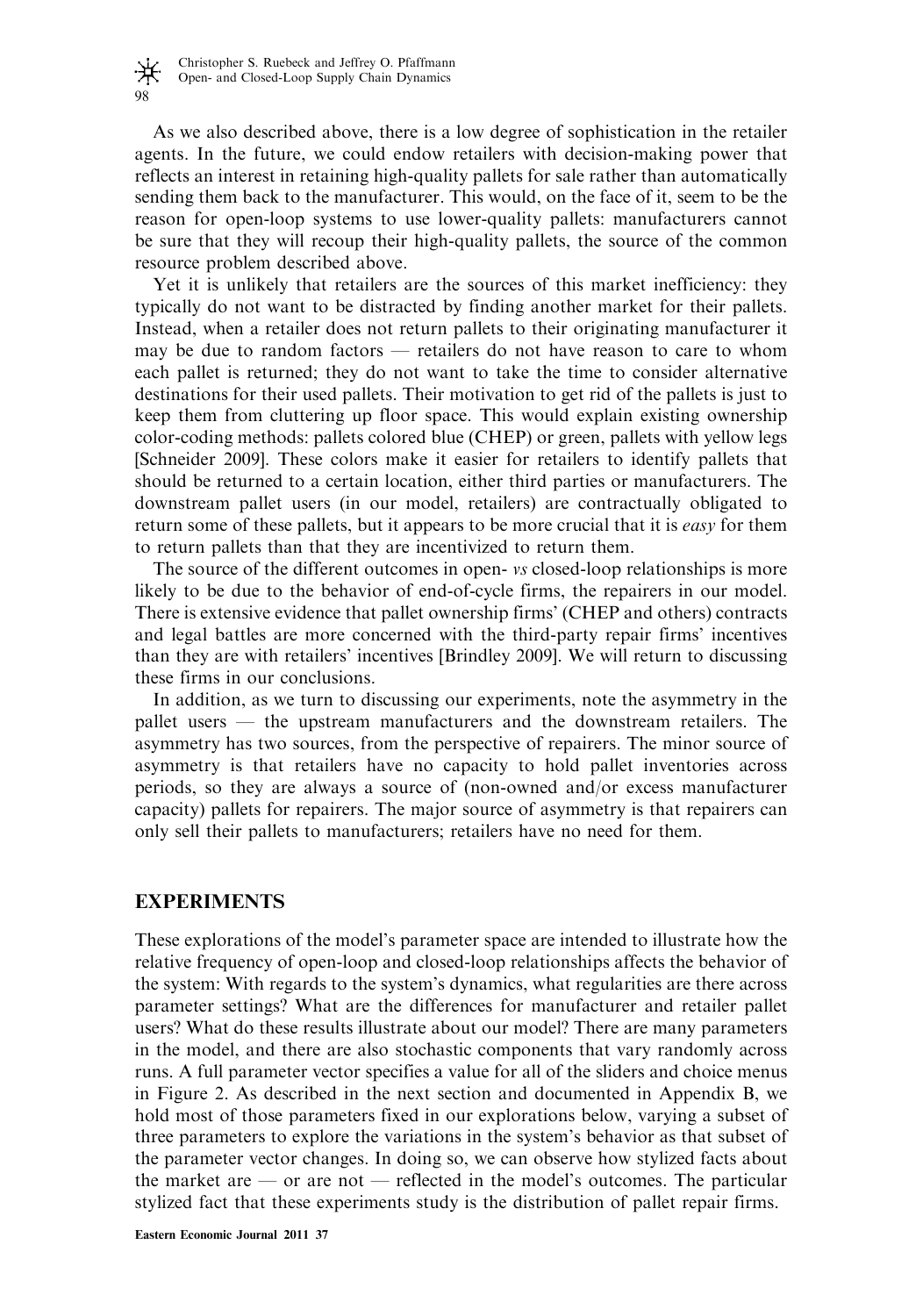₩ 99

Pallet repairers will avoid exit if they are not too far from a source of pallets and/ or not too far from demand for pallets. A manufacturer is likely to attract stable repairers nearby the more pallets the manufacturer owns. Retailers likewise should attract more stable repairers the fewer pallets the manufacturer owns, but there is not a symmetric relationship between the results for manufacturers and retailers. The asymmetry occurs because repairers' income arises only from selling the pallets to manufacturers. It is not sufficient for repairers to take in a large number of pallets from retailers; the repairer also has to be able to sell the pallets to a manufacturer. It's not even necessary for the repairer to take in pallets from a retailer, because manufacturers can be a source of used pallets if they have sufficiently small capacity for holding pallets.

#### The experiments' parameter values

In these experiments, repair firms enter three (new-min-eocs) to four (new-maxeocs) at a time, randomly placed in space, and with random frequency in time (entry-cycle-type) averaging once every 22 periods (eoc-period-ave).

Entry is not contingent on potential profits, a modeling feature not too far from reality because this market requires basic skills held by many individuals in carpentry and construction, and it requires little capital [Freedonia 2008; Schneider 2009]. From a modeling perspective, we can also view the entry dynamic as abstractions of both the process that better-informed agents would use to find profitable geographic locations to exploit and the competitive nature of the industry in which established repairers frequently see their business lost to others.

Exit, on the other hand, is contingent. We specify a break-even condition for exit and model the marginal cost curve as horizontal up to a capacity limit where it becomes vertical. If sufficient pallets (eoc-req-vol) are not processed during the time since the repairer last considered exit (eoc-freq-type, eoc-period-ave), the repairer exits and disposes of its pallets (eoc-leaving-action). Implementing this cutoff as prices involves simply taking the ratio of fixed costs to variable costs which, as implied above, can be quite small. Likewise, taxes and subsidies can be incorporated in this cutoff by manipulating the numerator (for lump sum fees or subsidies) or denominator (for *ad valorem* taxes or subsidies) of that fraction.

Appendix B lists the complete set of parameter values for the experiments. There are three that vary across runs: the scale of pallet use in the system (retailerpallet-need), the balance of the hybrid open-/closed-loop system toward pallet's direct-return to goods manufacturers (%manuf-owned), and repairers' capacity for inventory (eoc-capacity). The last of the three did not affect the dynamics of the system within the ranges we explored, and so we present results only for varying the first two parameters.

Note that every run of the model reseeds before determining the geographic layout, so the fixed distances between goods manufacturers, retailers, and the landfill vary across the repeated runs for a fixed parameter vector: the experiments explore a variety of geographic network topologies.

#### **Results**

To gain some context for the results, we present raw time series outcomes before discussing a more compressed visualization of the entire experiment's results. The plots shown in each panel of Figure 9 illustrate all the time series generated by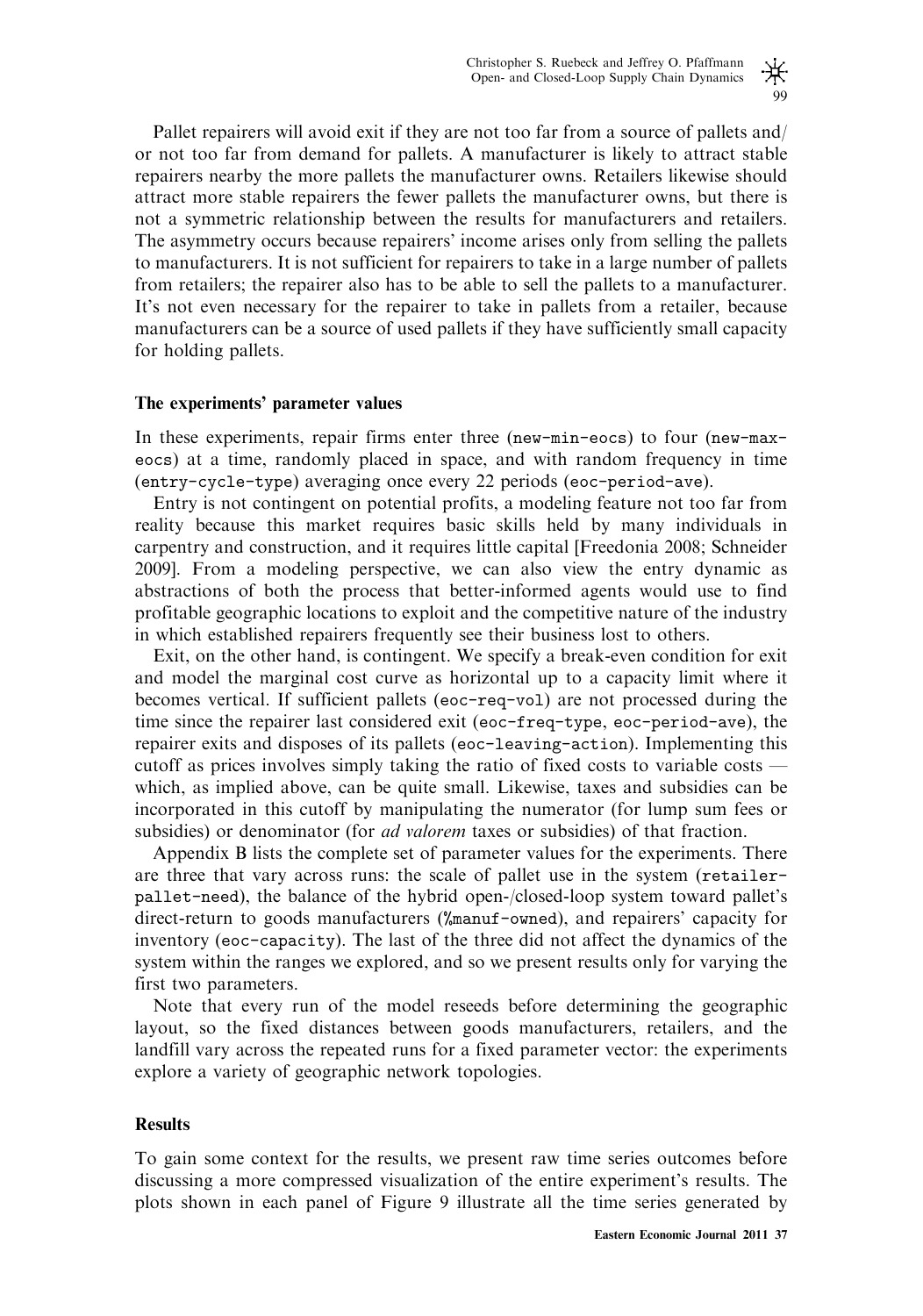

one parameter vector run with 32 different random number seed pairs; the individual runs are overlaid, along with bold lines showing the means, first quartiles and third quartiles across the 32 runs for each tick. (The bold lines correspond to the 24th- and 8th-highest values of the 32 time series and the mean, at each tick.) The time series in Figure 9 show the evolution over 600 ticks of the average distance from manufacturers to the nearest repairer. One parameter vector's results using 32 different random number seeds is presented in Panel a and another parameter vector in Panel b. The fluctuations in the time series occur as repair firms enter and exit the market; a new repair firm may be closer to a manufacturer or retailer than existing repair firms.

For some parameter vectors, as in Panel a of Figure 9, the time series does not settle down, indicating that those parameter values are unreasonable for the model's structure because repair firms cannot remain profitable in pallet users' local areas. For other parameter vectors, the distances settle down over time, as in Panel b of Figure 9, indicating that repair firms are, in general, settling down near pallet users. Because repair firms are constantly entering at random locations, we can be sure that outcomes like Panel a are distinct from Panel b; the distance from each user to the closest repair firm will be erratic (Panel a) unless there is a reason for one or more to survive near a user (Panel b). We found 600 ticks to be sufficient time to differentiate between these two types of outcomes using the method in Figure 10. Although there is still some decrease in the mean value of Figure 9b's time series from ticks 550 and 600; taking these time series further (to, say, 700 or 100 ticks) would simply heighten the vertical transitions presented in Figure 10.

We now present concise summaries of our parameter space explorations. Each plotted point in Figure 10 summarizes the group of 32 runs for each parameter vector; for example, one point in the manufacturer plot of Figure 10 corresponds to the results plotted in Panel a of Figure 9, and another point corresponds to Panel b of Figure 9. The vertical axis in Figure 10 is the average distance from a set of pallet users (manufacturers in Panel a, and retailers in Panel b) to the nearest pallet repair firm, averaged over the final 50 ticks of the 600-tick time series for all 32 runs. Taking the final 50 ticks avoids initialization effects seen in both panels of Figure 9 because we are looking for a steady-state response.

Along the horizontal axis of both the manufacturer plot (Figure 10a) and the retailer plot (Figure 10b) is the percentage of pallets that are manufacturer-owned. The connected points in each plot hold constant the size of retailer pallet needs, varying retailer-pallet-need but not ret-pallet-stdDev. Plots of the medians are similar; see the notes to Figure 10 for a discussion of standard deviation.

A third variable that we investigated, repair firms' inventory capacity (eoccapacity), did not alter the outcomes significantly. Although larger inventory capacity could help a repair firm smooth its sales over the medium run and therefore improve the repairer's profitability, this may not be a factor for the parameter vector in these experiments (Appendix B). The average level of business between manufacturers and retailers (the labels on each plotted line of Figure 10) can also affect repair firms' smoothing of profits across periods, but it affects the profits more directly through the number of pallets available for repair firms in the system each period.

Unstable outcomes, like that pictured in Panel a of Figure 9, are those points that are toward the top of Figure 10a or Figure 10b; they are cases in which the repair firms' locations do not settle down near the pallet user. For example, the outcomes are unstable for all runs in which retailer pallet needs were 3 in both Panels a (manufacturers) and b (retailers) of Figure 10. On the other hand, when retailer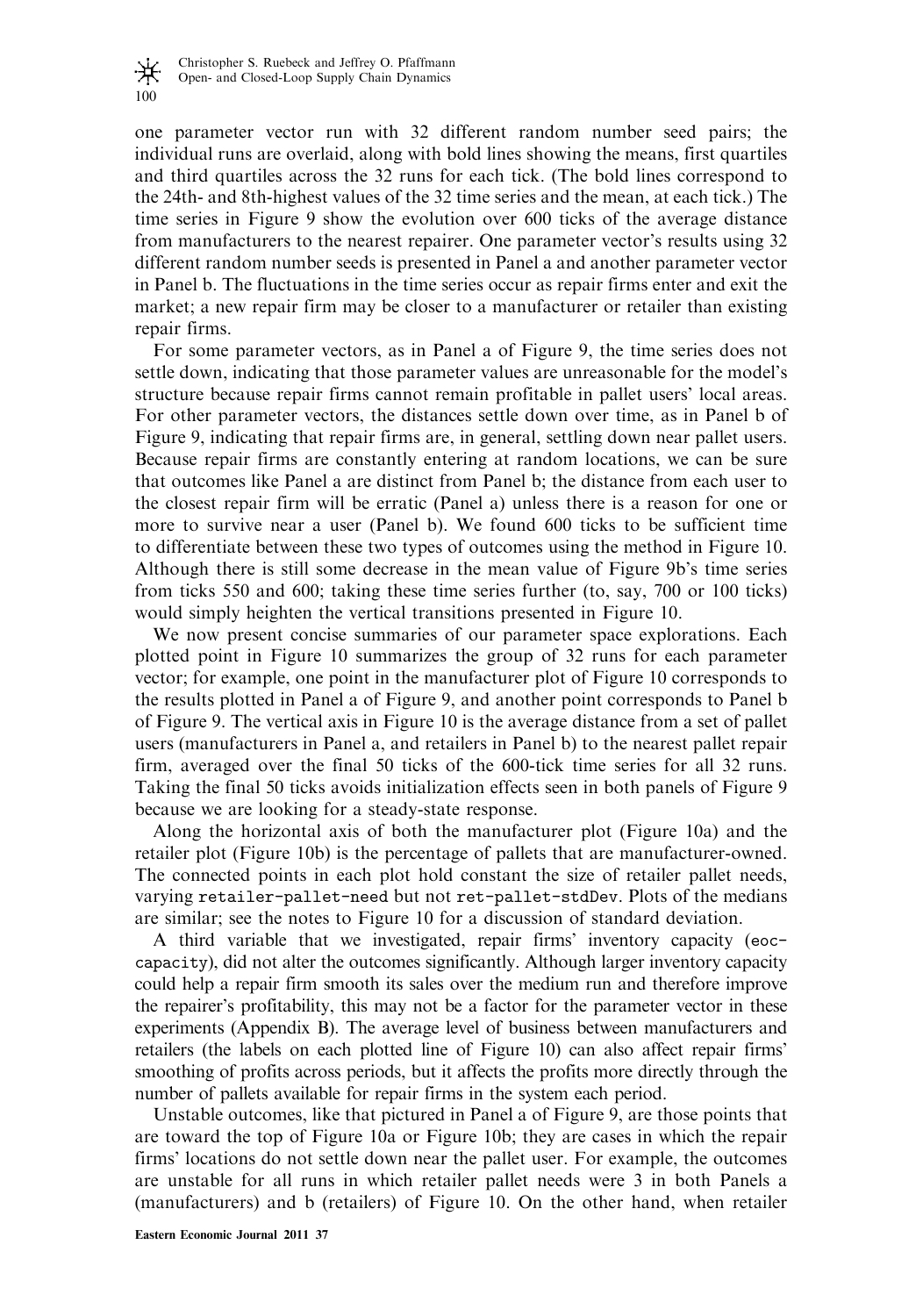

Figure 9. Each panel contains a set of time series generated from 32 runs of the model with all parameters fixed. Panel A shows a case in which repair firms' distance from goods manufacturers does not stabilize. The case shown in Panel B, on the other hand, is one in which the distance from manufacturer agents to the nearest repair firm stabilizes. Each of these panels is represented by a single point in Figure 10a.

pallet need is 4 and manufacturer ownership is 90 percent or greater, repair firms do settle down to stable locations near manufacturers (Panel a) if manufacturer ownership is high enough (the right side of Panel a), but they never settle down to stable locations near retailers (Panel b) — not even for low values of manufacturer ownership (the left side of Panel b).

101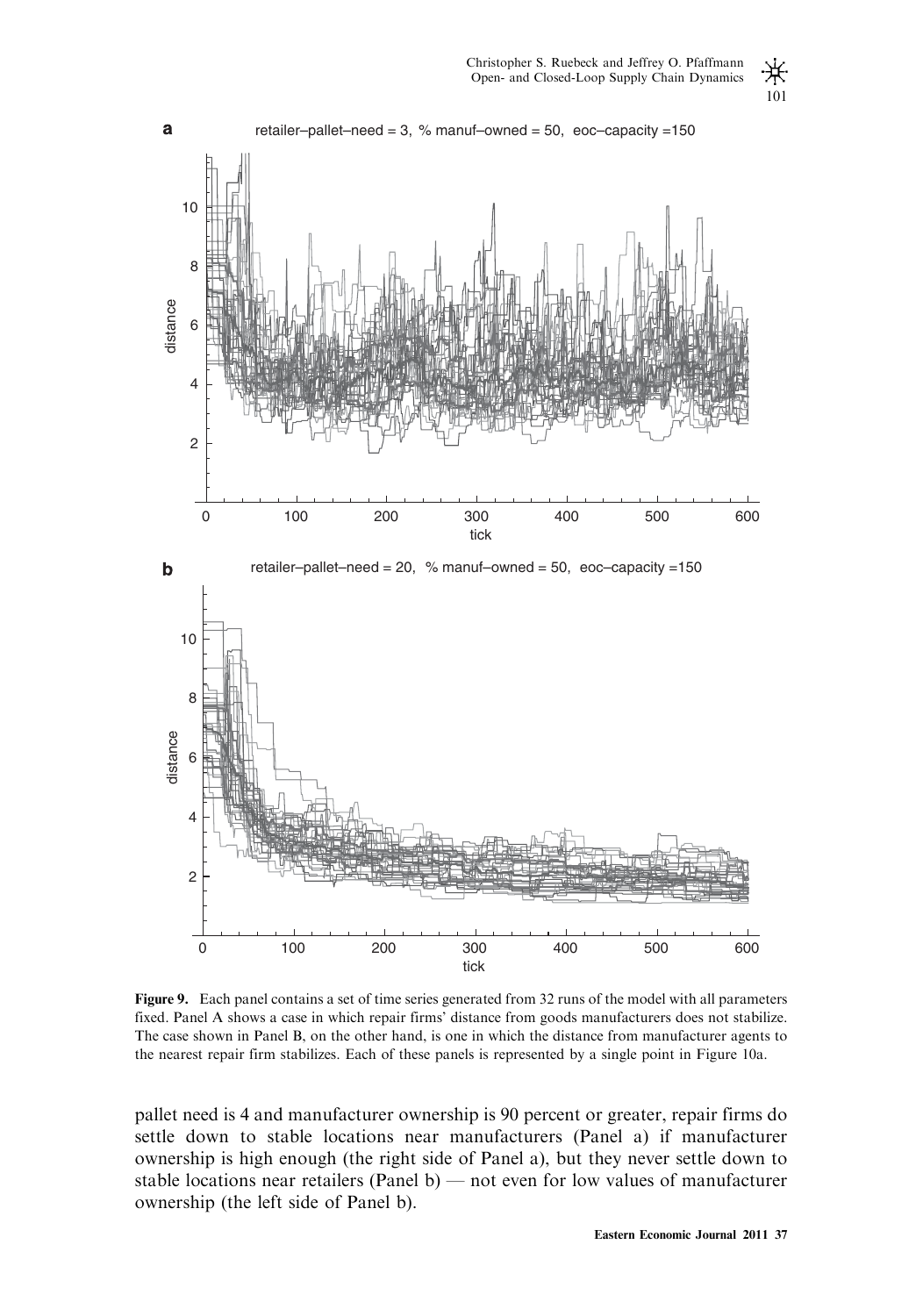

Figure 10. Experiment summaries for (a) manufacturers and (b) retailers show the average distance to the nearest pallet repair firm (vertical axis, measured in pixels). Each plotted point summarizes 32 runs with identical parameters. The two parameters that are varied are the percentage of pallets owned by manufacturers (horizontal axis) and retailer pallet need (boxed labels in the plots). Repair firms are stable near each user type for points in the plot near the horizontal axis.

Plotting the standard deviations (not shown) reveals a similar shape: standard deviation is approximately 1 to 1.5 for points higher in these plots (points at about 3.5 or higher); standard deviation falls to near 0.5 or below for the points that are lower in these plots (points at about 1.5 or lower).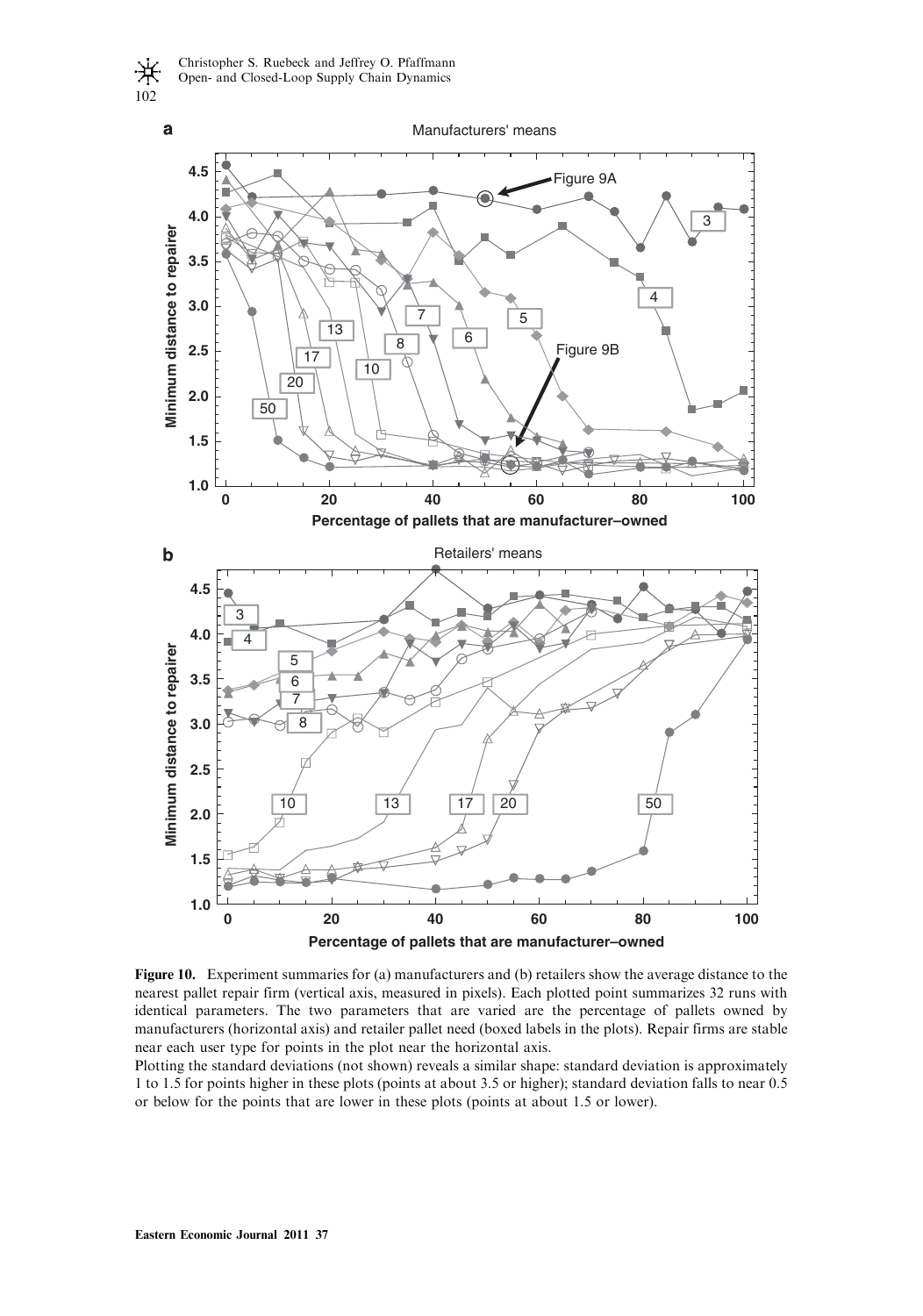For both types of users, we can see that there are more likely to be stable repair firms ( $y$ -axis values of 1.5 or lower in the plots) when there is more business between pallet users (when the boxed labels contain higher numbers). For example, when average retailer pallet need is 50, there are stable repair firms near goods manufacturers (Panel a) as long as manufacturers own about 10 percent or more of the pallets, while repair firms are stable near retailers (Panel b) as long as manufacturers own about 80 percent or fewer of the pallets. Another example: when retailer pallet need is 20, the range over which repair firms are stable near manufacturers (Panel a) is for ownership of 15 percent or greater, and near retailers (Panel b) for manufacturer ownership of 50 percent or fewer.

Thus if the average minimum distance falls for any given level of retailer pallet needs (for any of the connected points) it falls from left to right in the manufacturer plots and from right to left in the retailer plots. In the case of manufacturers, the more pallets that are contractually required to be returned to manufacturers after carrying goods to retailers, the more likely it is that repairers will be geographically tied to manufacturers. The opposite is true for retailers: fewer pallets required to be returned to goods manufacturers means it is more likely that repairers are geographically tied to retailers. Yet the plots show that the retailer and manufacturer graphs are not symmetric.

The asymmetry arises because repair firms find it more difficult to develop stable locations near retailers (few points in the Figure 10b have a low mean distance than in Panel a). When the goods transferred between each retailer and manufacturer (therefore the pallets moved between them) is 8 or fewer, stable repair locations cannot develop near retailers — not even with manufacturer ownership as low as 0 percent. Yet at any level of business above 3 there is a range of manufacturer ownership in which repair firms find stable locations near the manufacturers. We can explain the asymmetry by noticing that the repair firms only sell pallets to manufacturers. Yet it is also evident that there are parameter values for which repair firms do not settle into stable locations near manufactures.

There are four possible conditions for pallet repair firms in the long run: longterm prospects near neither manufacturers nor retailers (the point in both panels is near the top), near only manufacturers (near the top in b but not a), near only retailers (near the top in a but not b), or near both (the point is near the top neither Panel a nor Panel b). These regions are delineated by the two variables depicted in Figure 10, the horizontal axis and the line labels, as they vary in both Panels a and b.

- The first region occurs in Figure 10 with pallet need of at most 3 (the labeled line that never drops near the horizontal axis in either panel) for all levels of manufacturer ownership (the horizontal axis). There are other pairs of pallet need and manufacturer ownership that make long run survival impossible: Any points near the top of the plots in both panels of Figure 10. Examples include when pallet need is 4 and manufacturer ownership is 80 percent or below; when pallet need is 10 and manufacturers own 20 percent to 30 percent.
- Repairers have long-term viability near only manufacturers when pallet need is between 4 and 8 and the minimum manufacturer percentage-owned ranges, respectively, from 90 percent down to 40 percent. Other cases in Figure 10 that are close to the horizontal axis in Panel a and far from it in Panel b are also situations in which stable repair firms only exist near manufacturers. They occur for larger percentages of manufacturer ownership (far from the vertical axis) but pallet use that is not too high (smaller label values).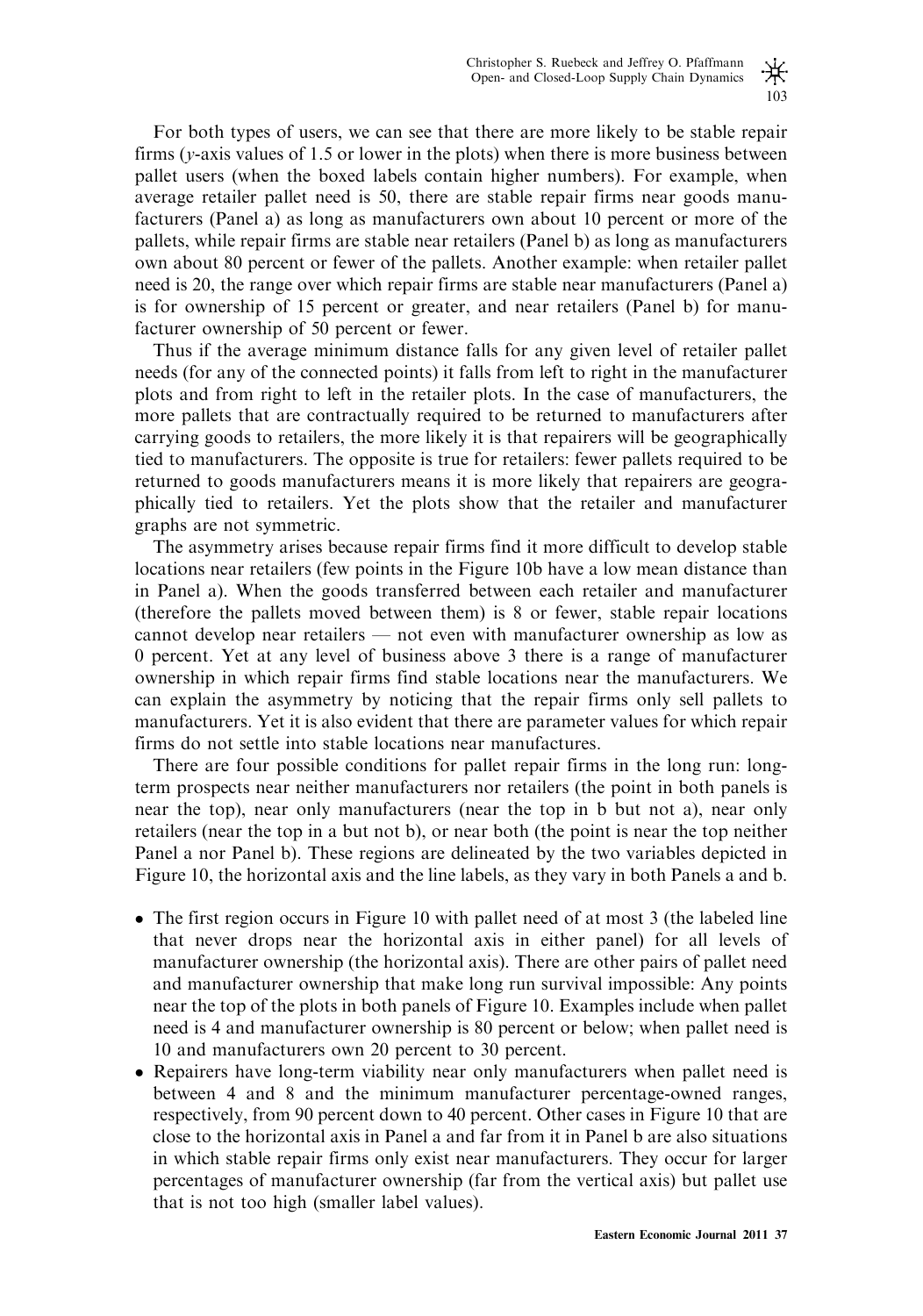

Christopher S. Ruebeck and Jeffrey O. Pfaffmann Open- and Closed-Loop Supply Chain Dynamics

- The region where repairers can survive near retailers but not manufacturers occurs in the opposite case of the second region: when manufacturer ownership is a small percentage but pallet use (the label value) is not too small. This region is much smaller than the others. It contains, for example, pallet use of 10 with manufacturer ownership below 10 percent; and pallet use of 17 with manufacturer ownership below 20 percent. In the latter example, more manufacturer ownership would allow repair firms to exist near both retailers and manufacturers, which brings us to the final region of parameter space.
- The fourth region has stable repairers in the long run near both manufacturers and retailers, points that have distance (on the horizontal axis) 1.5 or less in both Panels a and b of Figure 10. At a pallet use of 50 there is a wide range of manufacturer ownership, 10 to 80 percent, in which repairers near both pallet user types are viable in the long run. The range decreases as pallet use decreases: the range is only from 20 to 25 percent when pallet use is 13.

The numerical values of these regions are less important than their features. We note that the transitions between these regions, although not immediate (the lines in Figure 10 are not vertical) are fairly quick. The transition is faster (the plot lines' slopes are steeper) for manufacturers. The transition, after averaging out sampling noise, appears monotonic as we move horizontally in the plots.

The first region, those parameter vectors that make it impossible for pallet firms to settle geographically in the long run, is of most interest. We conclude our discussion of the results with an interpretation of that region of parameter space.

#### Discussion: Validation

We use the repair firms' locations relative to pallet users to explore the viability of parameter settings, a form of model validation. High volatility in repair locations is not a situation that could last for long in real markets, and thus indicates unrealistic parameter settings. As with any adaptive simulation, we should expect volatility during initial ticks of all model runs; the agents are (or the agent population is) adapting to the environmental parameters. This behavior is in the early periods of both of Figure 9's panels. But as the model run evolves it may or may not approach some measurable steady state in the long run. The steady state in this case is some consistency of repair locations, evidencing their ability to maintain sufficient business to break even over the medium run.

While exploring the parameter space, we have found three regions where such stability is evident, and these areas represent modeling environments where the forces for change are less likely to modify the functional structure of the market to be very different from our model. On the other hand, the region in which repair firms never find a stable distribution would imply long-run changes in the actual market environment that are not captured by our model's structure. Although one way to view those results would be to recommend modifications to the model's structure, another way to view them is that such changes would miss the point of the exercise. An unstable region is not just erroneous; instead it can tell us something about the features of the model we are exploring, even more than just its limits. While we did not implement the method to the extent that Miller [1998] does in exploring a model's fragility, we attempt to capture that spirit in our approach. By retaining the current behaviors, we identify an island of functionality to build upon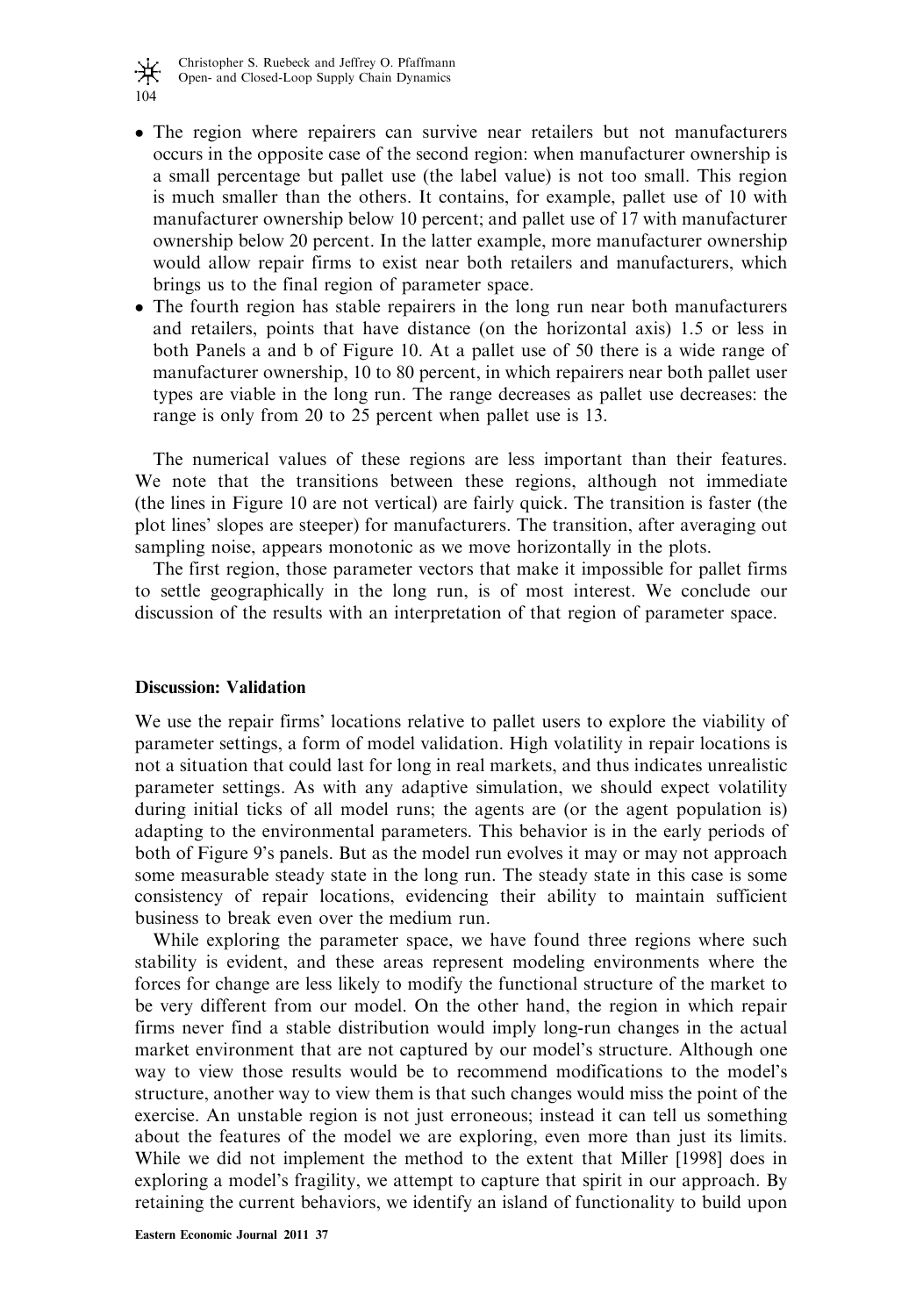in future work, and if we were to make modifications, we would do so to expand that region of stability.

## CONCLUSIONS AND FUTURE DIRECTIONS

These explorations have described our simulation, an abstraction of the shipping pallet inter-firm supply chain. It is an interesting market to study because much of it is organized in an open-loop fashion, because of the common resource problem in these open-loop arrangements, and because most firms mix open- and closed-loop configurations.

The main results of this paper are in its use of a modeling method and validation through stylized facts. The experiments allowed us to characterize the regions of parameter space that do not push the model beyond its useful analog to actual market outcomes. They also described the asymmetries that occur between different pallet user types due to the structure and incentives those agents face.

There are some implications for the pallet industry for geographic regions where the repair market remains fragmented in the manner we model. There are a variety of ownership forms (the horizontal axis of Figure 10's graphs) for which sufficient pallet volume (the vertical axis) can support repeat relationships between pallet users and small pallet repair firms, but the outcome differs for manufacturers (Panel a) and retailers (Panel b). Without sufficient pallet volume, small repair firms have difficulty surviving (outcomes at the top of Figure 10's plots).

With regards to environmental impacts, there are three sources of functional pallets entering landfills: exiting repairers, manufacturers whose pallets returned by contract temporarily exceed the manufacturer's capacity and local repairers' capacity, and retailers who cannot send all their non-contracted pallets to repairers due to temporary lack of inventory space nearby. We will explore these dynamics in future work and incorporate policy changes (bans, taxes or subsidies, etc.) in our evaluation of the outcomes. Future modeling will also include a second revenue stream for pallet repairers: the option of "chipping" pallets and discarded pallet parts to create garden mulch. It is likely that this mulching is a more important component of pallets' end-of-life decisions than landfills are — providing another stylized fact with which we can validate (and/or constrain) parameter choice.

Our model contains agents that are heterogeneous only due to location and idiosyncratic stochastic shocks. We can change a variety of agent decision parameters for all agents, but in future work we will incorporate that variety in decision making at the individual agent level.

We also will incorporate hybrid agents, similar to the "pallet service providers" and "third-party logistics firms" (3PL) that work at small and large scales. When these firms actually own the pallets (CHEP being the canonical example), they have the potential to solve the common resource problem in a fashion familiar to economists — transforming a common resource into a public good. Pallet cooperatives can also mitigate this problem. By incorporating these agents we can then investigate the trade-offs in policies that encourage such behavior or inadvertently discourage it.

#### Acknowledgements

We thank Sharon Jones for her contributions to this model's development; Nicolaas Vriend and other attendees of the 15th International Conference on Computing in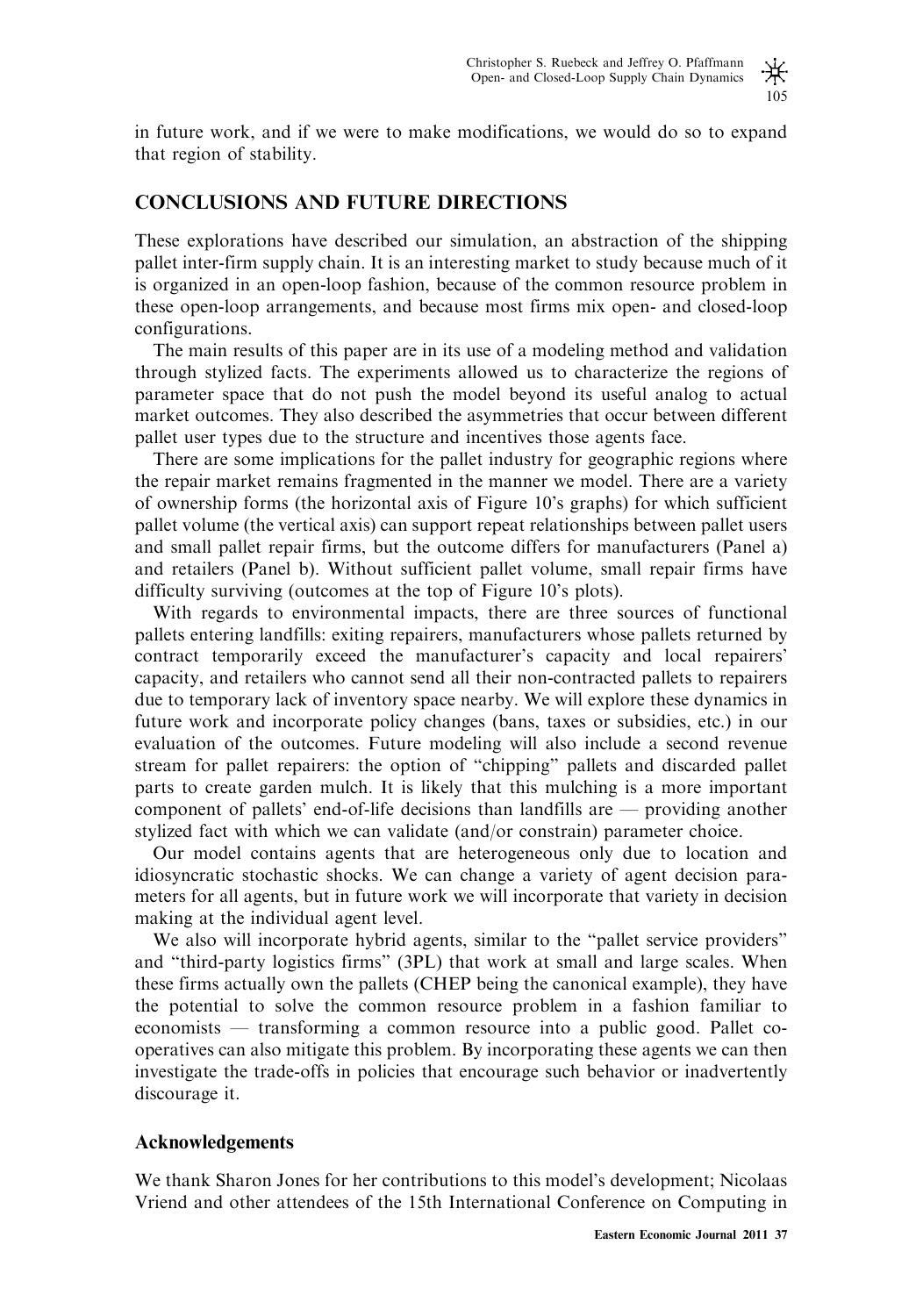

Economics and Finance for helpful comments; and Rachel Ingber, Chinh Do, Ed Seo, Anthony Finizio, Aung Nang Lin, Jonathon Jenkins and Brian Warner for research assistance. We are grateful for funding through NSF grants HSD BCS-079458 and CPATH-T 0722211/0722203. The opinions, findings, and conclusions or recommendations expressed in this material are those of the author(s) and do not necessarily reflect the views of the National Science Foundation.

## Appendix A

## A MAIN LOOP OF CODE

Eastern Economic Journal 2011 37

```
Procedures that take agentset arguments:
  get-new-pallets, send-pallets-to-eoc, send-pallets-to-landfill
Procedure that returns an agentset: worst-overstock
  to go
  ; Repair firms consider exit
  ask eocs with [ticks >= period-end] [ evaluate-eocs-exit-strategy ]
  ; Repair firms enter
  if (ticks mod entry-cycle-period) =0 [ generate-eocs ]
  ; Regular delivery
  ask manufacturers [ get-new-pallets new-pallet-restock ]
  ; Current need for pallets
  ask retailers [ compute-retail-orders ]
  ask manufacturers [
  set total-actual-pallet-need sum [actual-pallet-need] of my-links ]
  ; Get the necessary additional pallets, first from repairers and then
  new
  ask manufacturers [ get-pallets-from-eoc ]
  ask manufacturers [ get-new-pallets (total-actual-pallet-need count
  inventory) ]
  ; Perform shipping cycle: the empty pallets owned by a manufacturer are
  returned
  ask manufacturers [ ship-goods ]
  ask retailers [ return-owner-pallets ]
  ; Retailers have no capacity for inventory, so send pallets to repairers
  ask retailers [ send-pallets-to-eoc inventory ]
  ; Worst pallets sent to repairers and remainder above total capacity are
  landfilled
  ask manufacturers with [count inventory > manuf-capacity] [
  send-pallets-to-eoc worst-overstock ]
```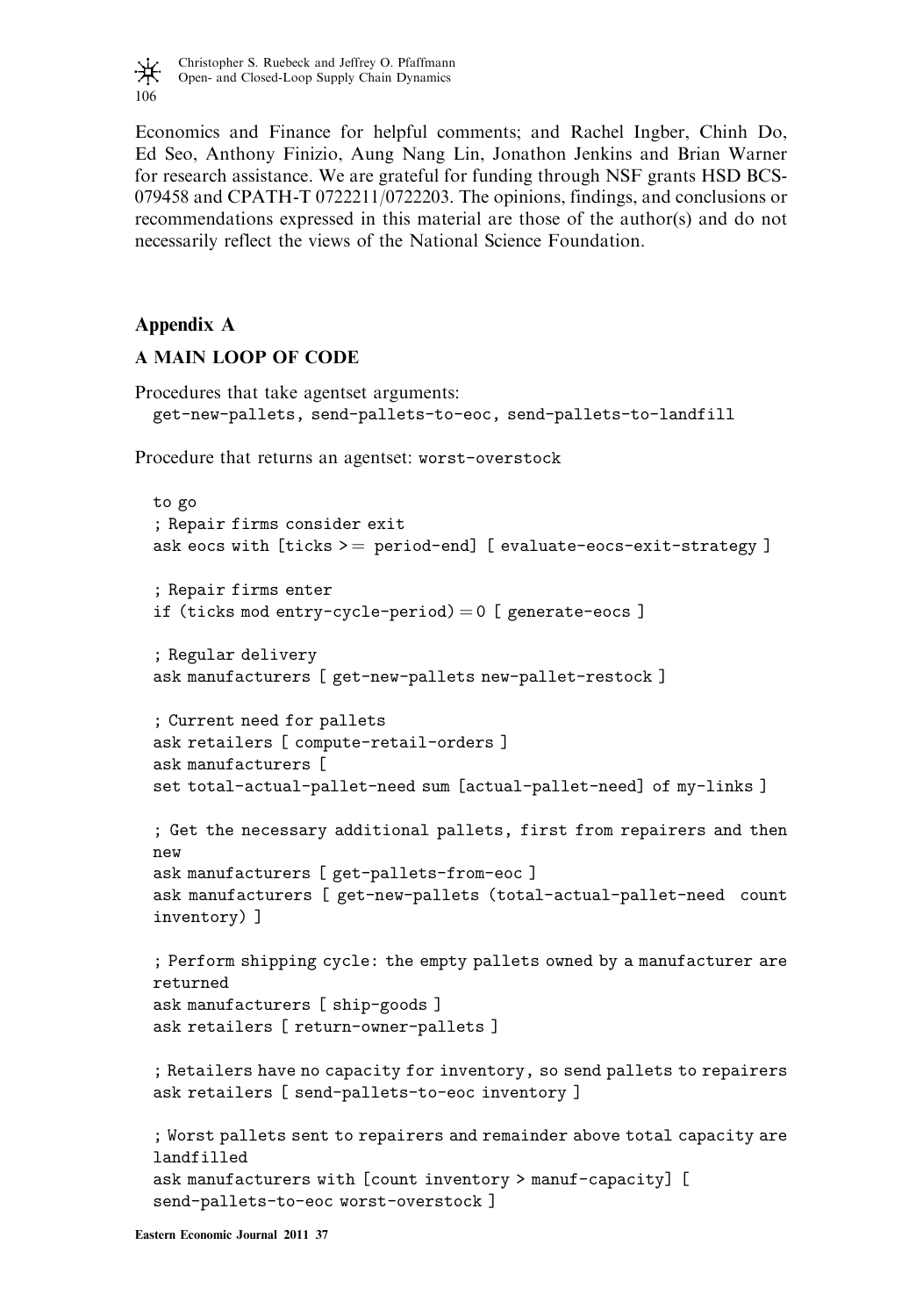```
ask retailers [ send-pallets-to-landfill inventory ]
ask manufacturers with [count inventory > manuf-capacity] [
send-pallets-to-landfill worst-overstock ]
```

```
; Repair poor pallets
ask eocs [ eoc-repair-pallets ]
```

```
; Landfills dispose of pallets, do plots, and increment the period
landfill-pallets
do-plots
tick
```
end

## Appendix B

#### PARAMETER SETTINGS CONSTANT ACROSS RUNS

```
(* Generate network-seed and run-seed later, and use them multiple times *)
 set reseed "none (static)"
  (* Initial numbers of agents and network characteristics *)
 set min-manf 3 set max-manf 3
 set min-retailers 10 set max-retailers 10
 set distribution-link "all"
 set init-min-eocs 10 set init-max-eocs 10
 set total-landfills 1
 set manf-dist "linear" set retailer-dist "linear" set eocs-dist
 "linear" set landfill-dist "linear"
  (* Don ' t actually need next line because linear was chosen above *)set manf-stdDev 6 set retailer-stdDev 6 set eocs-stdDev 6 set landfill-
stdDev 4 set eocs-stdDev 6
  (* Exit and entry *)
 set eoc-period-ave 22 set period-stdDev 4.0
 set entry-cycle-type "dynamic" set new-min-eocs 3 set new-max-eocs 5
 set exit-freq-type "individual phase" set eoc-leaving-action
 "distribute"
 set eoc-req-vol 20 '' (* set eoc-capacity VARIES *)
  (* Shipment-induced drivers *)
  (*set retailer-pallet-need VARIES *)
  set ret-pallet-stdDev 2 set new-pallet-restock 5
  (*set manuf-% owned VARIES*) '' set manuf-capacity 30
  (* Pallet disposition, movement, and repair *)
 set new-pallet 6 set poor-pallet 3 set unusable-pallet 1
```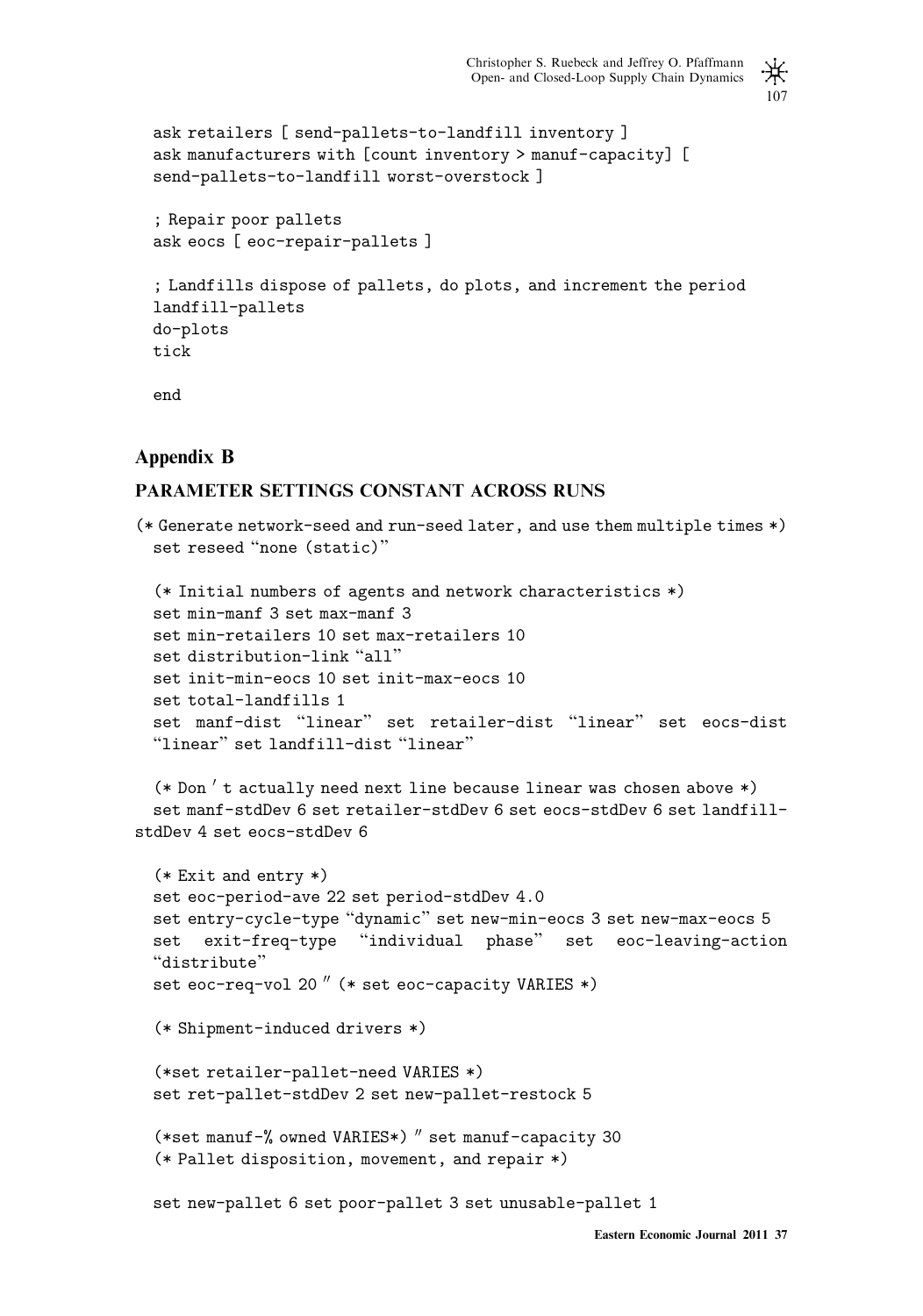```
set pallet-kind "n-use" set n-use-degrade 0.28
  (* Repair function and type *)
  set repair-efficiency 0.7
  set eoc-repair-strategy "best first"
  set max-repair-level 4.0 set repair-change 1.0
  set repair-level-constant false set min-repairable 1.0
  (* Prices and costs *)
  set new-pallet-price 10 set used-pallet-price 3
  set repair-cost 0.50 set cost-mile-empty 0.020
    Christopher S. Ruebeck and Jeffrey O. Pfaffmann
    Open- and Closed-Loop Supply Chain Dynamics
108
```
#### References

- Brindley, E.C. 2009. Letter from Ed: Do You Know Where Your Children Are?, Pallet Enterprise online feature, http://www.palletenterprise.com/articledatabase/view.asp?articleID=2986 (posted 12/1/2009).
- Chaturvedi, A.R., S.R. Mehta, D. Dolk, and M. Gupta. 2006. Computational Experimentations in Market and Supply-Chain Co-Design: A Mixed Agent Approach. Information Systems and E-Business Management, 4(1): 25–48.
- Chaturvedi, A.R., S.R. Mehta, D. Dolk, and R. Ayer. 2005. Agent-based Simulation for Computational Experimentation: Developing an Artificial Labor Market. European Journal of Operational Research, 166(2005): 694–716.
- Choi, T.Y., K.J. Dooley, and M. Rungtusanatham. 2001. Supply Networks and Complex Adaptive Systems: Control Versus Emergence. Journal of Operations Management, 19: 351-366.
- Coase, R.H. 1960. The Problem of Social Cost. Journal of Law and Economics, 3: 1–44.
- Cooper, T. 2005. Slower Consumption: Reflections on Product Life Spans and the "Throwaway Society". Journal of Industrial Ecology, 9(1-2): 51–67.
- Fischhoff, B., and M. Small. 2000. Human Behavior in Industrial Ecology Modeling. Journal of Industrial Ecology, 3: 4–7.
- Franke, R. 2009. Applying the Method of Simulated Moments to Estimate a Small Agent-based Asset Pricing Model. Journal of Empirical Finance, 16: 804–815.
- Freedonia Group, Inc. 2008. *Industry Study 2359, Pallets*, Project Director: Thomas R. Bowne; Research Analyst: Matt Zielenski. Cleveland, OH: The Freeedonia Group, Inc.
- Gosling, T. 2003. The Simple Supply Chain Model and Evolutionary Computation, Proceedings of the Congress on Evolutionary Computation 2003.
- Gosling, T., N. Jin, and E. Tsang. 2006. Games, Supply Chains and Automatic Strategy Discovery, Chapter 18 in Handbook of Research on Nature Inspired Computing for Economics and Management, edited by J.P. Rennard. Hershey: IGI Global.
- Hensher, D.A., and S.M. Puckett. 2005. Refocusing the Modeling of Freight Distribution: Development of an Economic-Based Framework to Evaluate Supply Chain Behavior in Response to Congestion Charging. Transportation, 32: 573–602.
- Koesrindartoto, D., J. Sun, and L. Tesfatsion. 2005. An Agent-based Computational Laboratory for Testing the Economic Reliability of Wholesale Power Market Designs, in IEEE Proceedings. San Francisco: Power and Energy Society General Meeting, 931–936.
- Lux, T. 2009. Stochastic Behavioral Asset Pricing Models and the Stylized Facts, in Handbook of Financial Markets: Dynamics and Evolution, edited by T. Hens and K. Schenk-Hoppé. Amsterdam: North-Holland.
- Mabert, V.A., and M.A. Venkataramanan. 1998. Special Research Focus on Supply Chain Linkages: Challenges for Design and Management in the 21st Century. Decision Sciences, 29(3): 537–552.
- Macal, C.M., and M.J. North. 2005. Validation of an Agent-based Model of Deregulated Electric Power Markets, presented at the North American Association for Computational and Social Organization (NAACSOS) Conference, Notre Dame, June 26–28.
- Miller, J.H. 1998. Active Nonlinear Tests (ANTs) of Complex Simulation Models. Management Science, 44(6): 820–830.
- Miller, J.H., and S.E. Page. 2007. Complex Adaptive Systems: An Introduction to Computational Models of Social Life. Princeton, NJ: Princeton University Press.